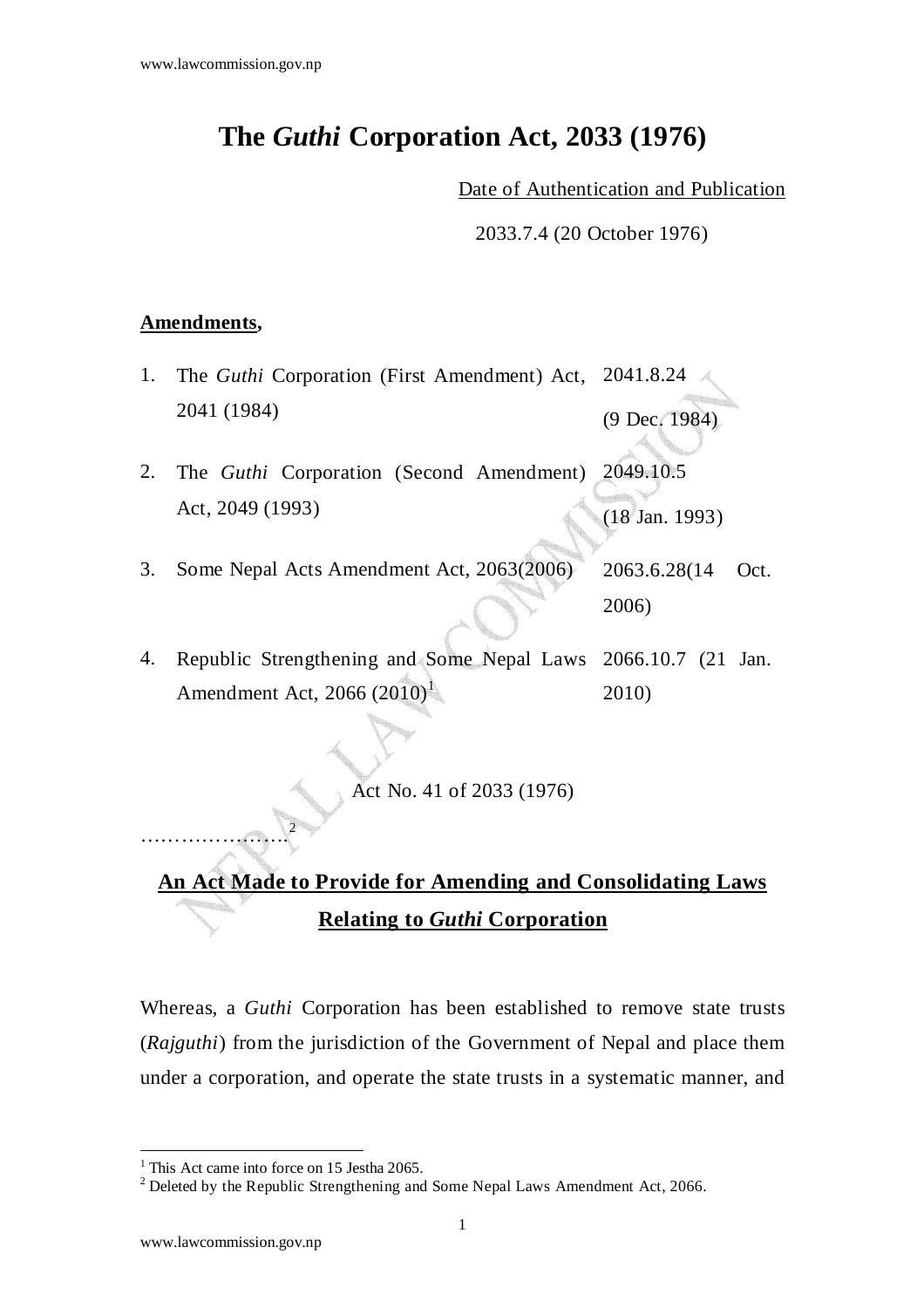it is expedient,  $\ldots$   $\ldots$   $\ldots$   $\ldots$   $\ldots$   $\ldots$   $\ldots$   $\ldots$   $\ldots$   $\ldots$   $\ldots$   $\ldots$   $\ldots$   $\ldots$   $\ldots$   $\ldots$   $\ldots$   $\ldots$   $\ldots$   $\ldots$   $\ldots$   $\ldots$   $\ldots$   $\ldots$   $\ldots$   $\ldots$   $\ldots$   $\ldots$   $\ldots$   $\ldots$   $\ldots$   $\ldots$   $\ldots$   $\ldots$  by amending and consolidating laws relating to *Guthi* with a view to maintaining cordial relation between the people of various classes and economic interest and morality of the people generally;

Now, therefore, be it enacted by His Majesty King Birendra Bir Bikram Shah Dev on the advice and with the consent of the *Rastriya Panchayat*.

### **Chapter-1**

#### **Preliminary**

- **1. Short title, extent, and commencement:** (1) This Act may be called as the "*Guthi* Corporation Act, 2033 (1976)".
- (2) It shall apply throughout …………….<sup>4</sup> Nepal.
	- (3) It shall come into force immediately.
- **2. Definitions:** Unless the subject or the context otherwise requires, in this Act,-
	- (a) "Corporation" means the *Guthi* Corporation under Section 3.
	- (b) "Chairperson" means the chairperson of the *Guthi* Corporation.
	- $(b1)^{5}$ "Board" means the Board of Directors formed under Section 4.
	- $(b2)^6$  "Member" means the member of the Board.
	- $(b3)<sup>7</sup>$  "Administrator" means the administrator of the Corporation.
	- (c) "*Guthi*" means and includes a *Guthi* (trust) endowed by any philanthropist through relinquishment of his or her title to a movable or immovable property or any other income-yielding property or fund for the operation of any shrine (*matha*) or

 $3$  Deleted by the Republic Strengthening and Some Nepal Laws Amendment Act, 2066.

<sup>&</sup>lt;sup>4</sup> Deleted by the Republic Strengthening and Some Nepal Laws Amendment Act, 2066.

<sup>&</sup>lt;sup>5</sup> Inserted by the First Amendment.

<sup>6</sup> Inserted by the First Amendment.

<sup>7</sup> Inserted by the First Amendment.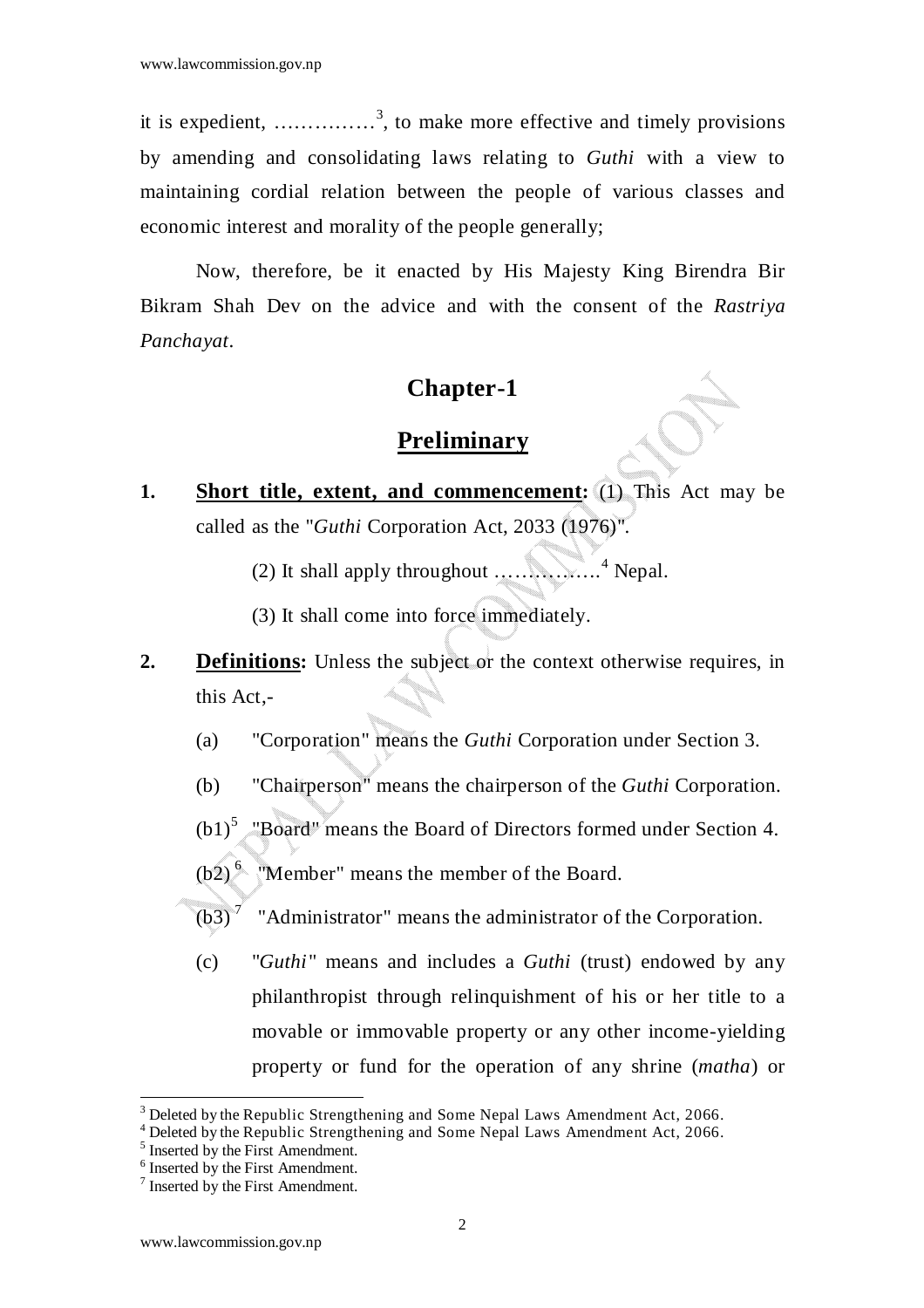festival, worship or feast of any God, Goddess or for the construction, operation or maintenance of any temple, shrine (*devasthal*), rest house (*dharmashala*), shelter (*pati*), inn (*pauwa*), well, tank, road, bridge, pasture, garden, forest, library, school, reading hall, dispensary, treatment facility, house, building or institution for any religious or philanthropic purpose.

- (d) "*Rajguthi*" means a *Rajguthi* (state trust) which the *Guthi*  Corporation has right and liability in and is being managed and operated by the *Guthi* Corporation at the time of the commencement of this Act.
- (e) "*Chhut Guthi*" means a *Guthi* which enjoys exemption so that only the surplus of the Guthi after operating the worship, festival etc. of the Guthi from income as per the deed of donation or royalty is paid to the *Rajguthi* or the *Guthi* operators themselves are entitled to the surplus, and by registering the *Guthi* in the records of Rajghthi prior to the commencement of the *Guthi* Corporation Act, 2021 (1973) or requiring such registration and that the land revue or taxation of such *Guthi* land as payable to the Government of Nepal is exempted and that the trustees of the *Guthi* themselves are entitled to operate and register the *Guthi*.
- (f) "Personal *Guthi*" means an individual's private *Guthi* other than a *Rajguthi* and *Chhut Guthi*.
- (g) "*Guthiyar* (trustee)" means a person who is entitled to enjoy the surplus income (*shes kasar*) of the *Guthi* or operates the *Guthi* and is the endower of a *Chhut Guthi* or personal *Guthi* or the heir to the endower, and the *Mahan*t and priest (*pujari*) deputed in the yearly basis to a position of such a *Guthi*.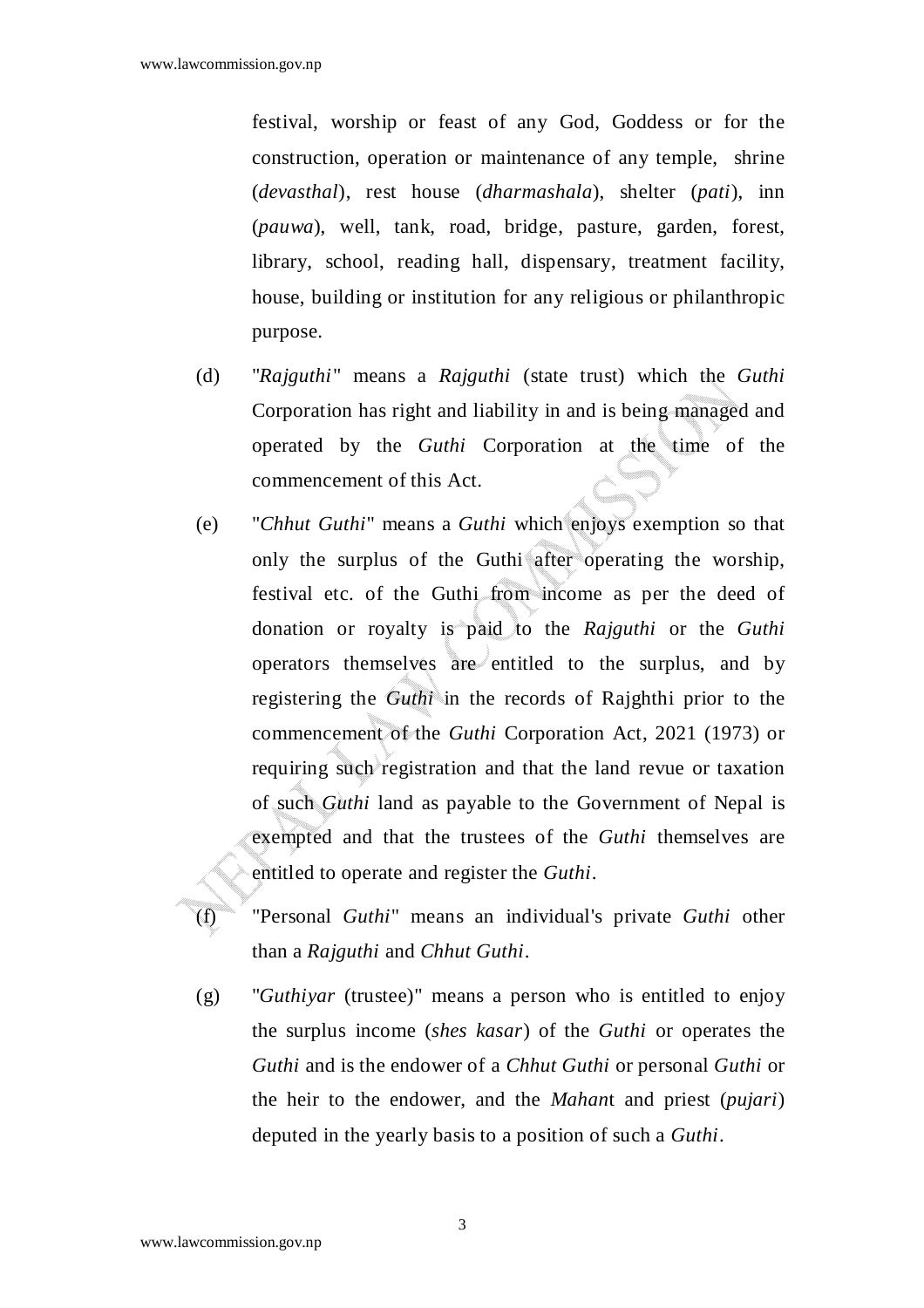- (h) "*Guthi Raitan Numbari* land (*Guthi* land registered in the name of individual)" means a land the registration holder of which is required to pay the land revenue (*malpot*) to the Corporation.
- (i) "*Guthi Numbari* land (registered *Guthi* land)" means a land the Corporation, in the capacity of the landowner, is required to pay the land revenue to the Government of Nepal.
- (j) "*Guthi Tainathi* land (*Guthi* owned land)" means a land which is not registered in the name of any person and in which the *Guthi* Corporation has exclusive right.
- (k) "*Guthi* controlled land (*Guthi Adhinastha* land)" means a land the registration holder of which has being paying in-kind to the Corporation.
- (l) "*Guthi Jimidari*" means the *Jimidari* in which the land revenue is paid to the *Guthi*, upon the *Guthi* having right in any *Jimidari* area.
- $(m)^8$  "Prescribed" or "as prescribed" means prescribed or as prescribed in the Bye-laws framed under this Act or the order issued by the Government of Nepal by publishing a Notification in the Nepal Gazette, from time to time.

#### **Chapter-2**

#### **Establishment and Operation**

**3.** *Guthi* **Corporation to continue to exist:** (1) The *Guthi* Corporation established under the *Guthi* Corporation Act, 2021(1972) shall continue to exist as if it were established under this Act.

(2) The Corporation shall be an autonomous and corporate body having perpetual succession. It shall have a separate seal of its

<sup>8</sup> Amended by the First Amendment.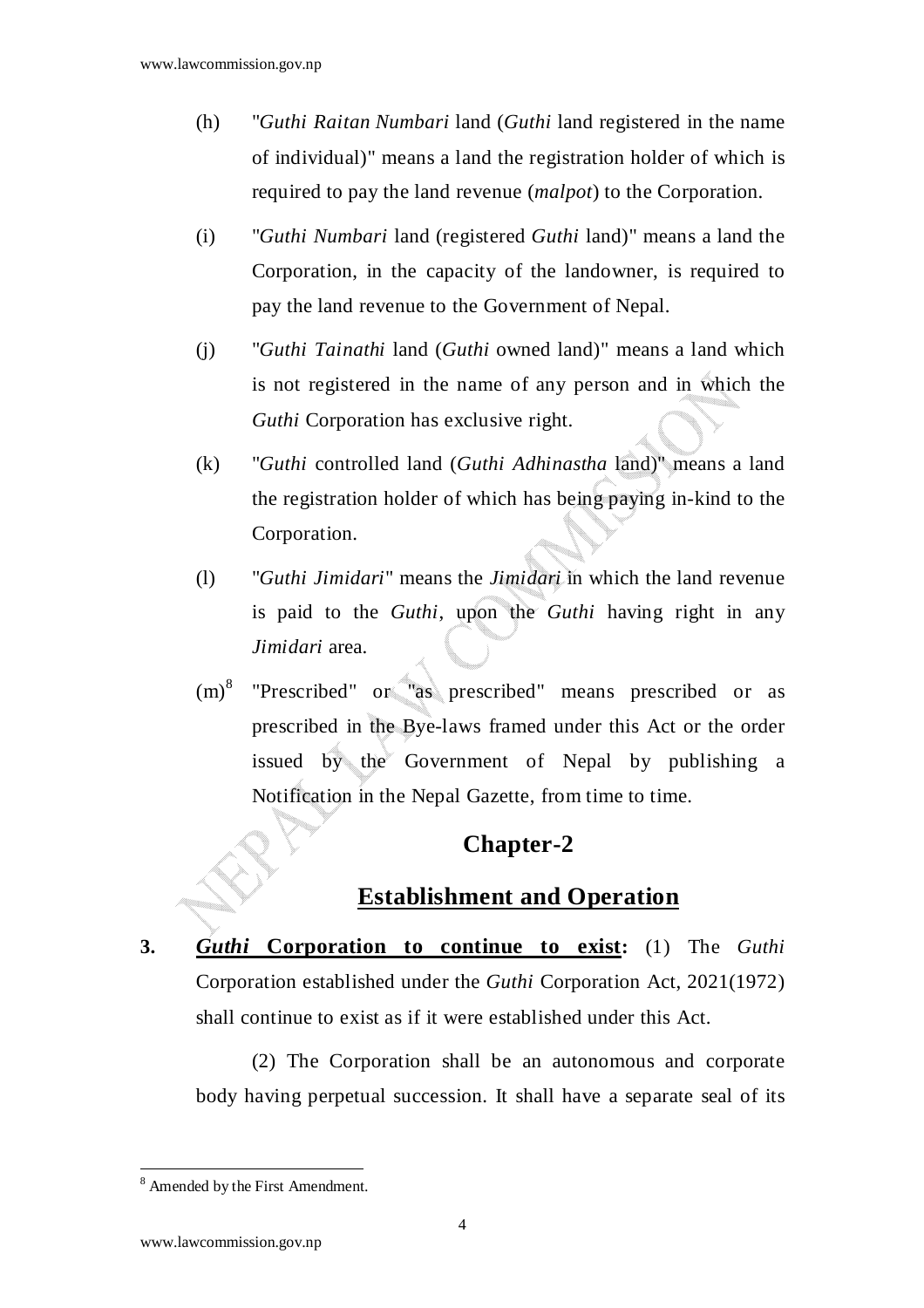own for all of its functions. It may sue and be also sued in its own name.

 (3) Subject to this Act and the Bye-laws framed hereunder, the Corporation may acquire, use, and transfer in any manner any movable and immovable property.

 (4) The head office of the Corporation shall be situated at Kathmandu.

- **4.**9 ……………………………
- **5.** <sup>10</sup> ………………………
- **6. Appointment of employee and adviser:** (1) The Corporation may, as required, appoint employees and advisers, and their appointment and terms and conditions of service shall be as prescribed.

(2) Notwithstanding anything contained in Sub-section (1), the Government of Nepal may, if it deems necessary, ......<sup>11</sup> alter the positions of the employees of the Corporation, from time to time.

**7. Formation of Academic (***Bidwat***) Committee:** (1)<sup>12</sup> The Corporation shall have one Academic Committee consisting of Five members, including one chairperson, nominated by the Government of Nepal from amongst the academician and saints (*sadhu santa*) who are renowned in religious, social and educational fields.

 (2) An employee designated by the chairperson of the Corporation shall be the secretary of the Academic Committee.

 (3) The chairperson of the Corporation shall take part in the meeting of the Academic Committee.

<sup>&</sup>lt;sup>9</sup> Repealed by the First Amendment.

 $10$  Repealed by the First Amendment.

<sup>&</sup>lt;sup>11</sup> Deleted by the Second Amendment.

<sup>&</sup>lt;sup>12</sup> Amended by the Some Nepal Acts Amendment Act, 2063.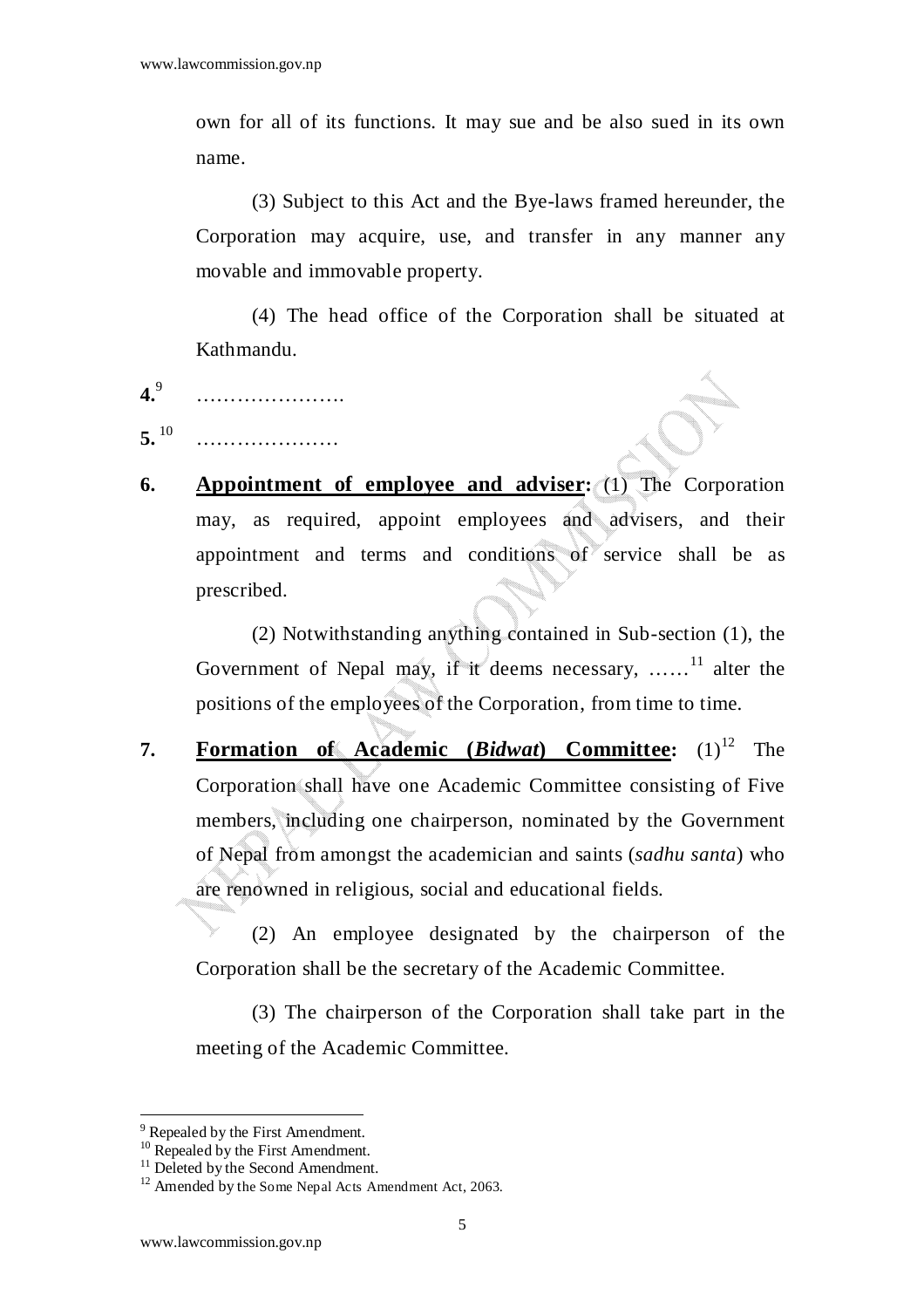$(4)$ <sup>13</sup> The term of office of the members nominated pursuant to Sub-section (1) shall be Four years. After the termination of their tenure, they may be re-nominated.

 Provided that, if the Government of Nepal considers appropriate, it may nominate another person in the place of any nominated member prior to the completion of his or her term of office.

 (5) The members of the Academic Committee shall receive such remuneration or allowance as prescribed for having taken part in the meetings of the committee.

- **8. Advice and opinion of the academic committee may be taken:** If the Board considers necessary, it may take advice and opinion of the Academic Committee on the following matters:
	- (a) Ancient rites and rituals (*ritisthiti*) on *Guthi*,
	- (b) Religious procedures (*dharmik bidhi*), traditions (*parampara*) and other provisions relating to religion (*dharma*).
- **9.**<sup>14</sup> **Formation of Board:** (1) The Government of Nepal shall form a Board of Directors consisting of the following members for the operation of the functions of the Corporation:
	- (a) A person designated by the -Chairperson Government of Nepal
	- $(b)$  Representative, Ministry Home Affairs (Gazetted First Class) -Member
	- (c) Representative, Ministry of Law, Justice and Parliamentary

<sup>&</sup>lt;sup>13</sup> Amended the Some Nepal Acts Amendment Act, 2063.

<sup>&</sup>lt;sup>14</sup> Amended the First Amendment.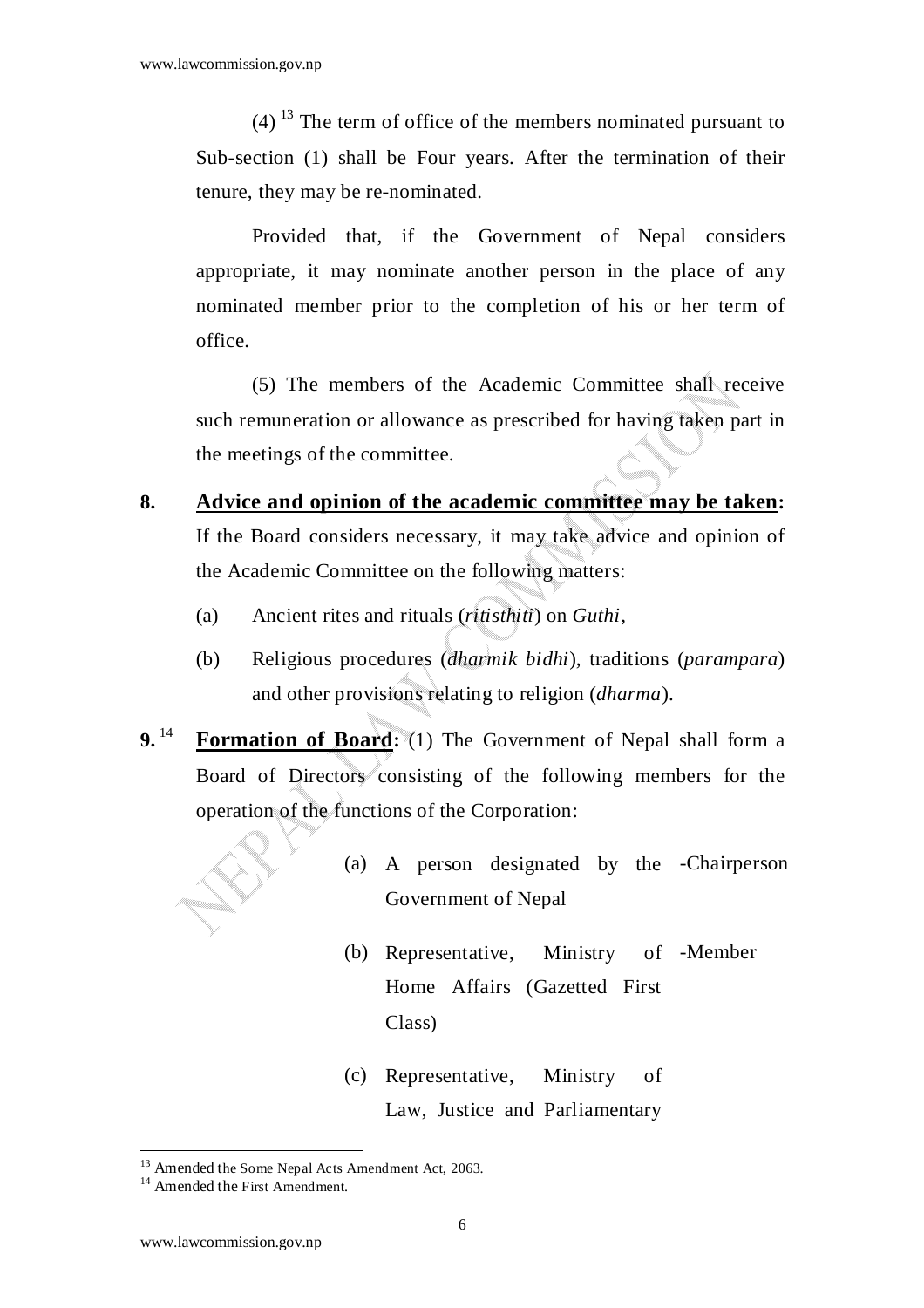Affairs (Gazetted First Class) - Member

- (d) Representative, Ministry of Education and Culture (Gazetted First Class) -Member
- (e) Director General, Department of -Member Land Revenue
- (f) Three person who have gained experience in *Guthi* related affairs, nominated by the Government of Nepal from the religious, social fields of the -Member country
- $(g)$  Administrator  $\blacktriangleright$  -Member secretary

(2) If the executive chairperson is nominated in the Corporation, an employee of the Corporation designated by the chairperson shall carry out the functions of the secretary of the Board.

(3) The term of office of the members nominated under Clause (g) of Sub-section (1) shall be Three years; and they may be renominated on the expiration of their term of office.

Provided that, if the Government of Nepal considers appropriate, it may nominate another person in the place of any nominated member prior to the completion of his or her term of office.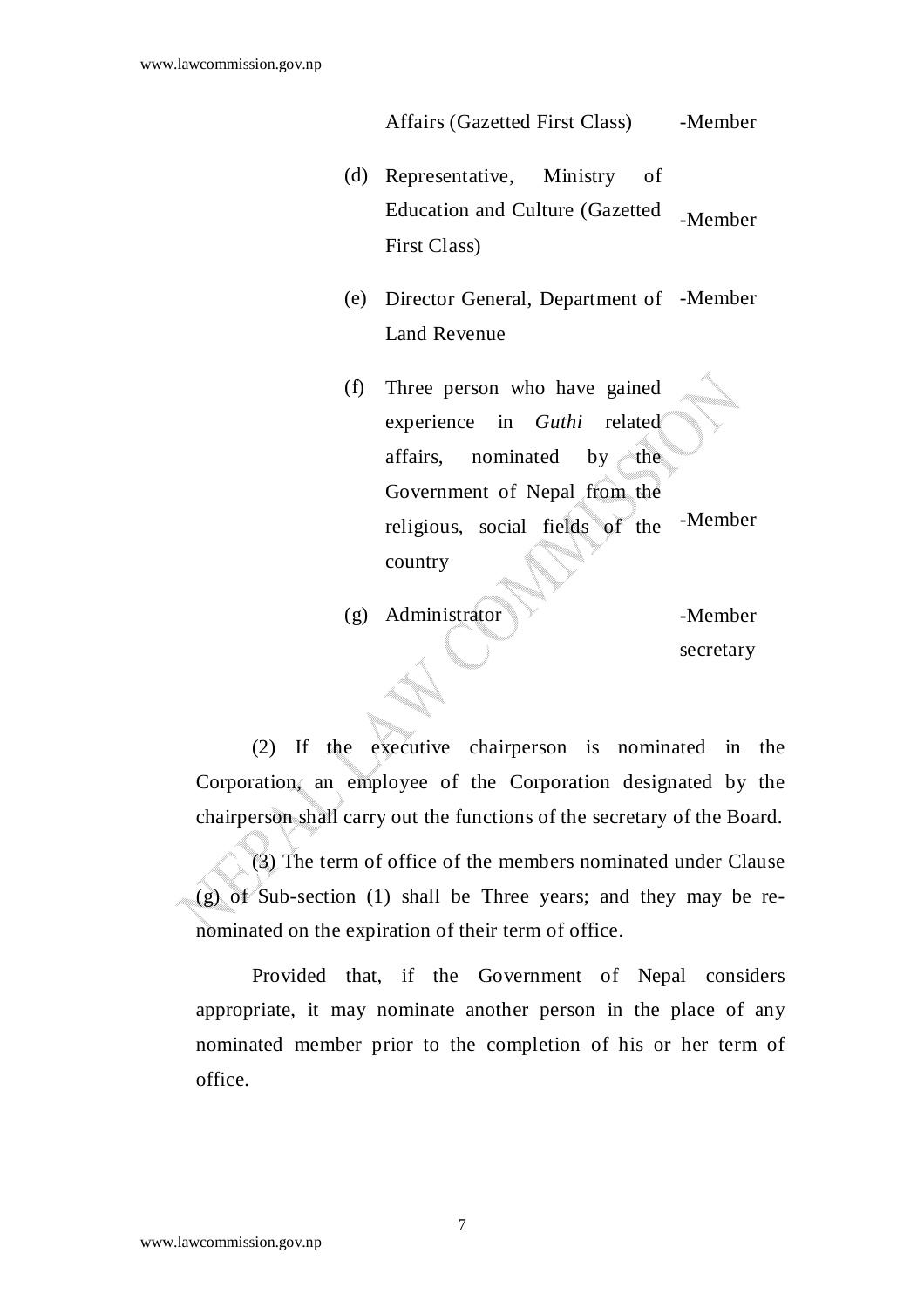9A.<sup>15</sup> **Functions, duties and powers of the Board:** (1) The Board shall exercise and perform all such powers and duties as conferred and entrusted to the Corporation.

(2) The Board shall implement appropriate suggestions recommended by the Academic Committee.

**10.**<sup>16</sup> …………..

- **11. Disqualification for being member:** Any of the following persons shall not be eligible to be appointed to the office of member of the Board or the academic committee:<sup>17</sup>
	- (a)  $\cdots$  18
	- (b) Who is a declared insolvent;
	- (c) Who is of unsound mind or is insane;
	- (d) Who is convicted by a court of a criminal offense involving moral turpitude;
	- (e) Who is below 21 years of age; or
	- (f) Who is involved in a contract (*thekka*) with the Corporation or has personal financial interest (conflict of interest) in any transaction with the Corporation.
- **12. Circumstance where the office of member falls vacant:** Any person shall cease to continue to hold the office of member of the Board or the Academic Committee,<sup>19</sup> in the following circumstance:
	- (a) If the member suffers any disqualification set forth in Section 11,
	- (b) If the member tenders resignation from the office of member,

<sup>&</sup>lt;sup>15</sup> Inserted by the First Amendment.

<sup>&</sup>lt;sup>16</sup> Repealed by the First Amendment.

 $17$  Amended by the First Amendment.

<sup>&</sup>lt;sup>18</sup> Deleted by the First Amendment.

<sup>&</sup>lt;sup>19</sup> Amended by the First Amendment.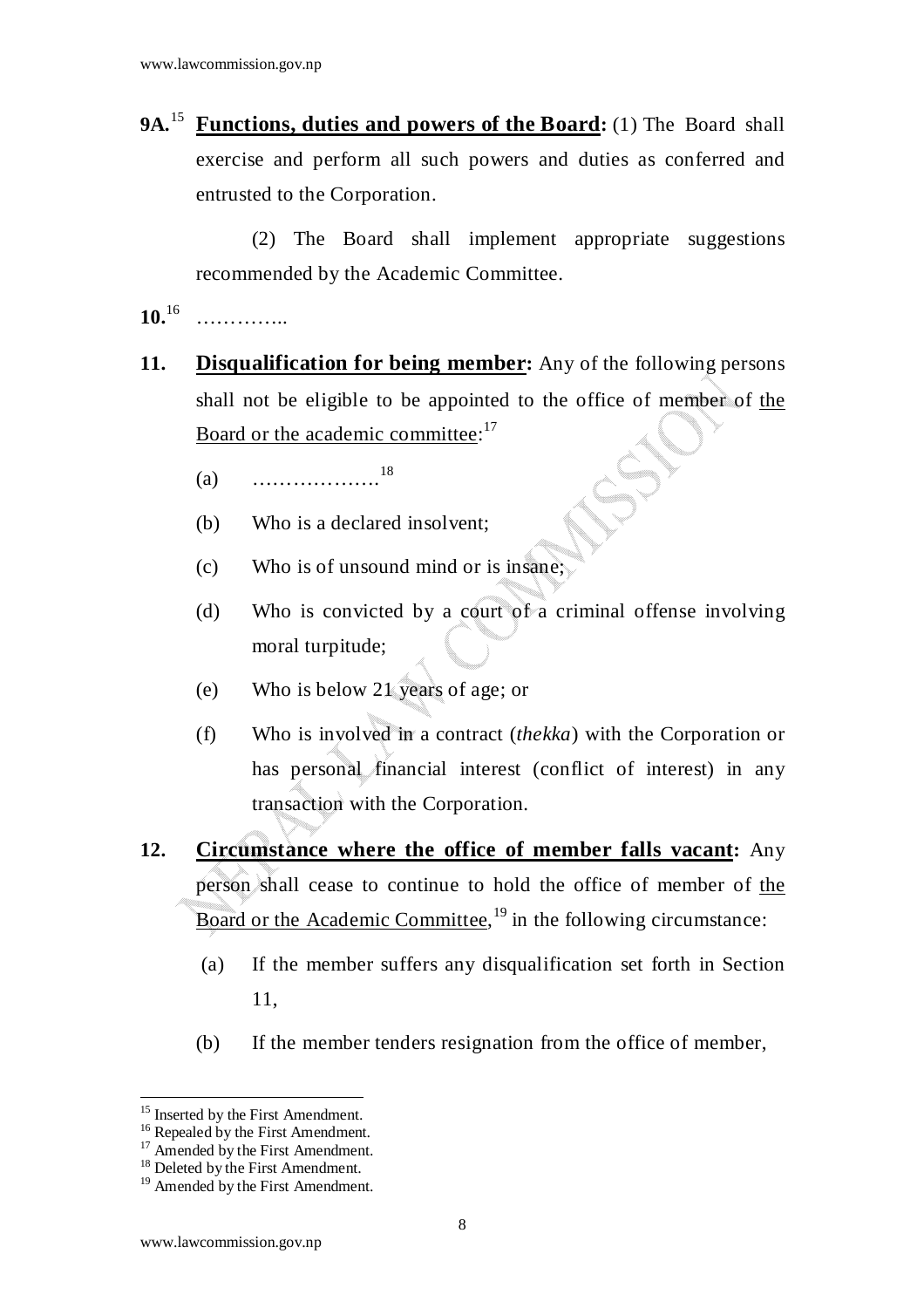- (c) If, without for any reasonable reason, the member absents himself or herself from Three consecutive meetings of the Committee or the Academic Committee,<sup>20</sup> without permission of the Board or the academic committee, and the Government of Nepal removes him or her from the office of member,
- (d) If the Government of Nepal nominates another person in the place of the member pursuant to the proviso to Sub-section (4) of Section 7 and Sub-section (3) of Section 9.
- **12A.**<sup>21</sup>**Appointment of administrator:** The Government of Nepal shall appoint one administrator in the Corporation.
- **13.** <sup>22</sup> **Fund of the Corporation:** (1) The Corporation shall have a fund of its own. The following amounts shall be credited to that fund:
	- (a) Grants received from the Government of Nepal,
	- (b) Amounts received from any regular source,
	- (c) Land revenue or other incomes received from the *Guthi* lands,
	- (d) Amounts received while transferring *Guthi* controlled lands into registered lands (*Raitan Numbari* lands),
	- (e) Any other amounts received by the Corporation.

(2) All cash balances shall be deposited in the Nepal Rastra Bank or any bank designated by the Committee, in the name of the Corporation.

(3) All expenses to be made by the Corporation shall be chargeable on the fund of the Corporation.

 $\overline{a}$ <sup>20</sup> Amended by the First Amendment.

<sup>&</sup>lt;sup>21</sup> Inserted by the First Amendment.

 $22$  Inserted by the First Amendment.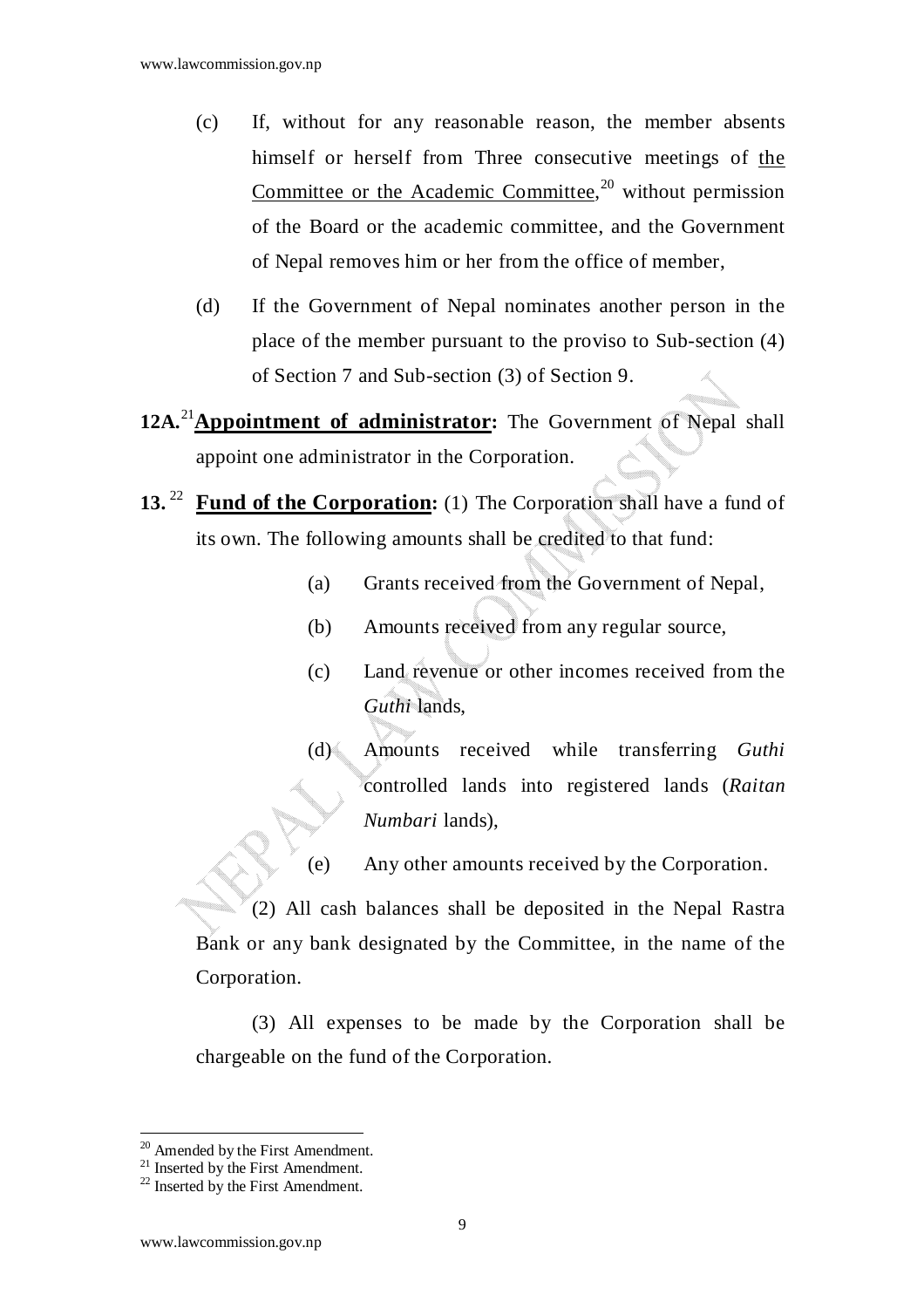(4) Notwithstanding anything contained in Sub-section (3), any amounts received pursuant to Clause (d) of Sub-section (3) and proceeds of the sale of any assets in the name of the Corporation shall be held as a revolving fund (*akshaya kosh*) of the Corporation, and such amounts shall not be used for any yearly expenditure, except depositing the same in a fixed account with any bank or making longterm investment such as building a house or shop. At lest Twenty Five percent of the incomes made from the investment of the revolving fund shall be compulsorily deposited to that fund and the rest amount may be spent in the business of the Corporation.

**14. Accounts and audit of the Corporation:** (1) The accounts of the Corporation shall be maintained in accordance with the prevailing Nepal law.

(2) The accounts of the Corporation shall be audited by the Auditor General.

**15. Financial year and annual report of the Corporation:** (1) The financial year of the Corporation shall be the same as that of the Government of Nepal.

(2) The Corporation shall submit to the Government of Nepal an annual report of its financial condition and business within Six months from the date of expiration of every financial year.

## **Chapter-3**

#### **Functions and Duties of the Corporation**

**16. Management and operation of** *Rajguthi***:** (1) The Corporation shall, for the management and operation of its *Amanati*, *Rajguthi*, shrines (*matha*) and temples, appoint *Mahants*, priests (*pujari*), managers and other workers, employees, as required, and shall carry out such acts required to be carried out, including festivals and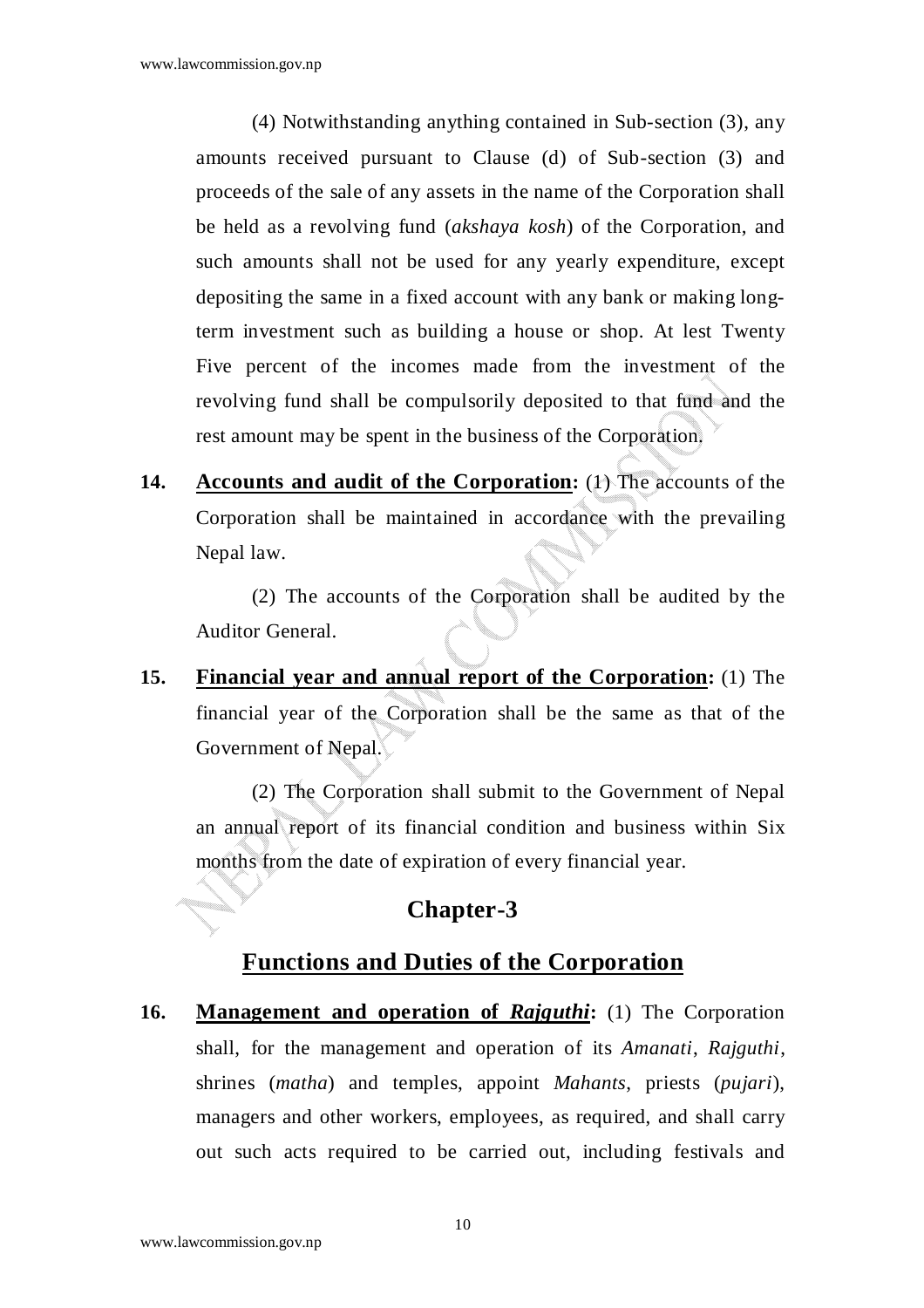worship in accordance with donation deed (*daanpatra likhat*), if any, and with customs (*parampara*), through its *amanat* (wage system), and the incomes of such *Amanati Guthi*, shrines and temples shall be credited to the *Guthi* fund and *Guthi* in-kind stock and the expenses shall be chargeable on the *Guthi* fund and *Guthi* in-kind stock.

(2) In the case of *Chhut Guthi* and personal *Guthi* converted into the *Rajguthi*, the Corporation may, in stead of carrying out the affairs of the *Guthi* under the *amanat* (wage system) pursuant to Subsection (1), so hand over the management of and operation of such *Guthi* to the registered trustee, *Mahant*, priest who has operated it previously or nay other person, specifying a period not exceeding Five years, that it shall be managed and operated under its care, control and direction and that the acts required to be carried out including festivals and worship according to the donation deed, document of such *Guthi* and the customs are not stopped and religious activities are not given up (*dharmalop*), by making necessary addition or increase to the positions of existing workers and employees and ceiling of expenses or creasing new positions by deducting unnecessary positions.

 Provided that, the incomes that remain upon deducting the expenses as per the ceiling so given shall be paid back to the Corporation.

- **17. Functions, duties and powers of the Corporation:** The functions, duties and powers of the Corporation, in addition to those clearly mentioned in this Act, shall be as follows:
	- (1) To have right and obligation of the Corporation in the *Rajguthi* and manage and operate the same,
	- (2) To take *Chhut Guthi* and personal *Guthi* in the *Rajguthi* and manage and operate the same on the *amanat* (wage system) or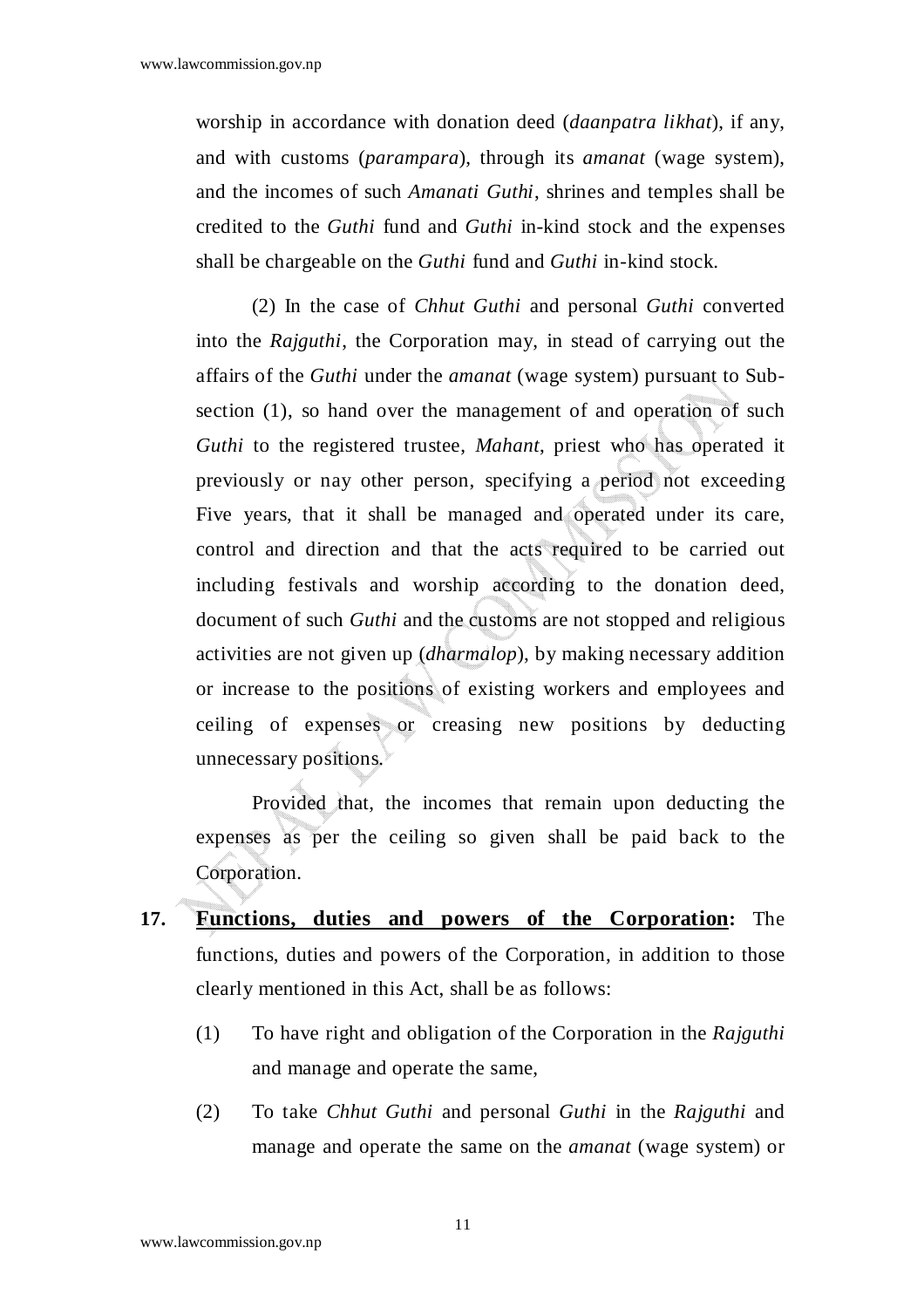cause it to be operated in accordance with the provisions contained in this Act,

- (3) To carry out or cause to be carried out religious festivals, worships as set forth in the donation deed, document and custom, in such a manner as not to cause the extinction of religious performance (*dharmalop*),
- (4) Utilize the movable and immovable property of the *Rajguthi* or the income accruing therefrom for any existing and additional religious, educational, cultural, social, or philanthropic purpose,
- (5) To prevent leakage by mitigating unnecessary expenses from the income accrued from the *Rajguthi*, and prepare new positions of employees and ceiling of expenses, as required, for the operation of the *Rajguthi* in a more systematic manner,
- (6) To obtain any grant, donation, gift, movable and immovable property,
- (6a)<sup>23</sup> To manage offerings (cash and kind *bhetighati*) submitted to temples and shrines (*matha*),
- $(6b)^{24}$  To maintain inventory of, and protect, or cause to be protected, ancient ornaments and religious and cultural goods,
- $(6c)^{25}$  In making expenses for the purpose of any *Guthi*, to make expenses from the income of the same *Guthi,* as far as possible,
- (7) To carry out farming, horticulture and animal husbandry,
- (8) Enter into or finalize contracts (*karar*), agreements (*thekka*), on behalf of the Corporation, in order to carry out any act required to be carried out by the *Rajguthi*,

 $\overline{a}$ <sup>23</sup> Inserted by the First Amendment.

 $24$  Inserted by the First Amendment.

 $^{25}$  Inserted by the First Amendment.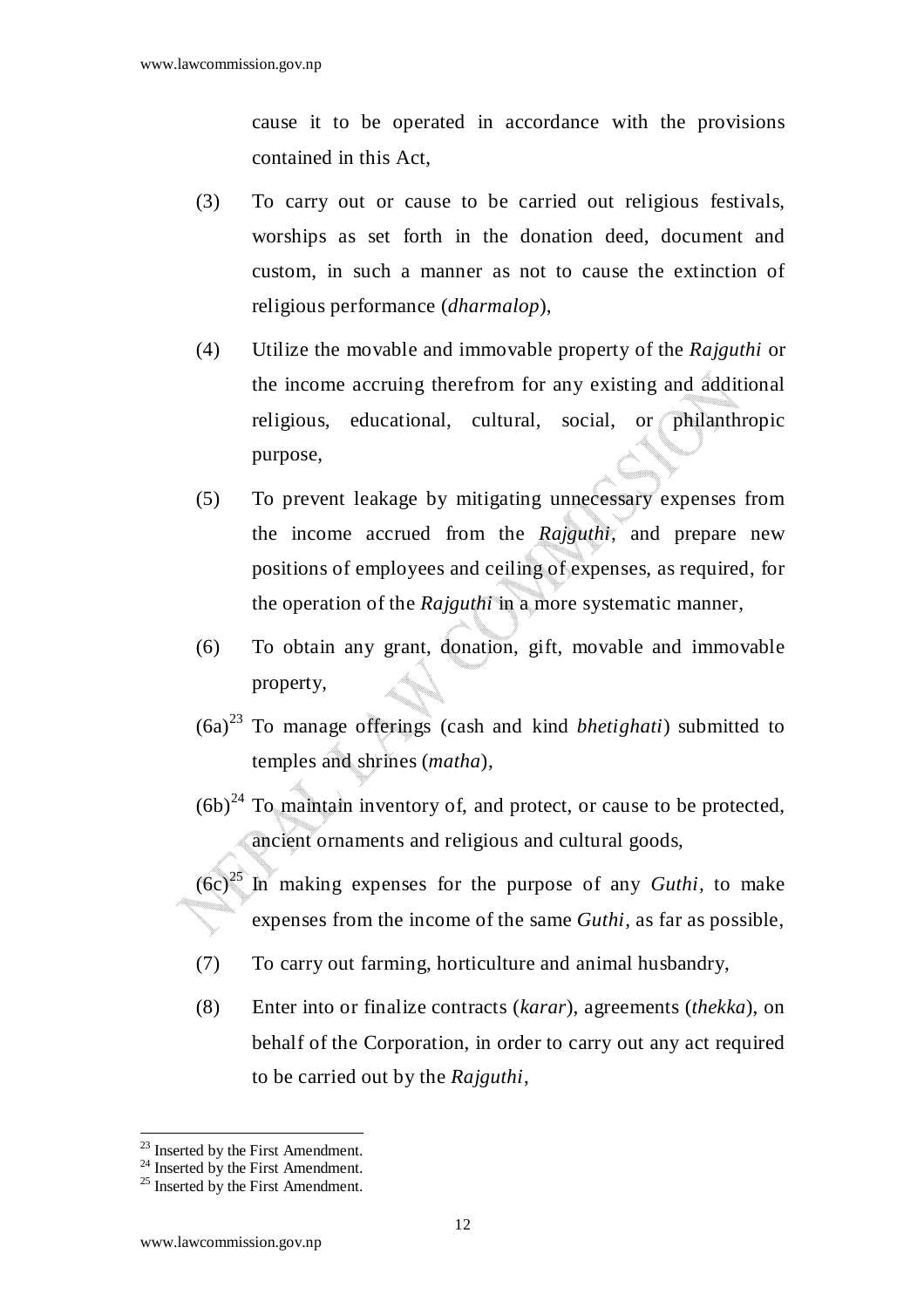- (9) To build houses, shops and rent the same,
- (10) To institute legal action as required to be instituted on behalf of the Corporation, or to defend any legal action instituted against the Corporation, and act in accordance with the judgment of a court,
- (11) To operate the *Guthi* from the income (*aayastha*) of the *Rajguthi*, make expenses from the same and establish a reserve (*jageda*) fund from the surplus amount and make safe investments from that fund,
- (12) To cultivate the *Guthi Tainathi* land itself by the Corporation or allow it to be cultivated by to the tenants,
- (13) To perform such other incidental functions as required to be performed in managing and operating the *Rajguthi* in accordance with this Act and the prevailing laws.
- **18. Acts prohibited to be carried out by the Corporation:** The Corporation shall not carry out the following acts:
	- (1) To alienate the ownership of *Guthi* over the *Guthi* land, without approval of the Government of Nepal,
	- (2) To register the *Guthi* barren land (*ailani*) as a registered land (*nambari*) in contravention of the policies of the Government of Nepal,
	- (3) To carry out any such act and action, financial transaction or the management or operation relating act and action as may cause loss to the Corporation or the religious performance of the *Rajguthi*.
- **19. Devolution of rights and liabilities of** *Chhut Guthi* **on the Corporation:** All *Chhut Guthis* shall be converted into the *Rajguthis*, and all rights of the *Chhut Guthis* over the movable and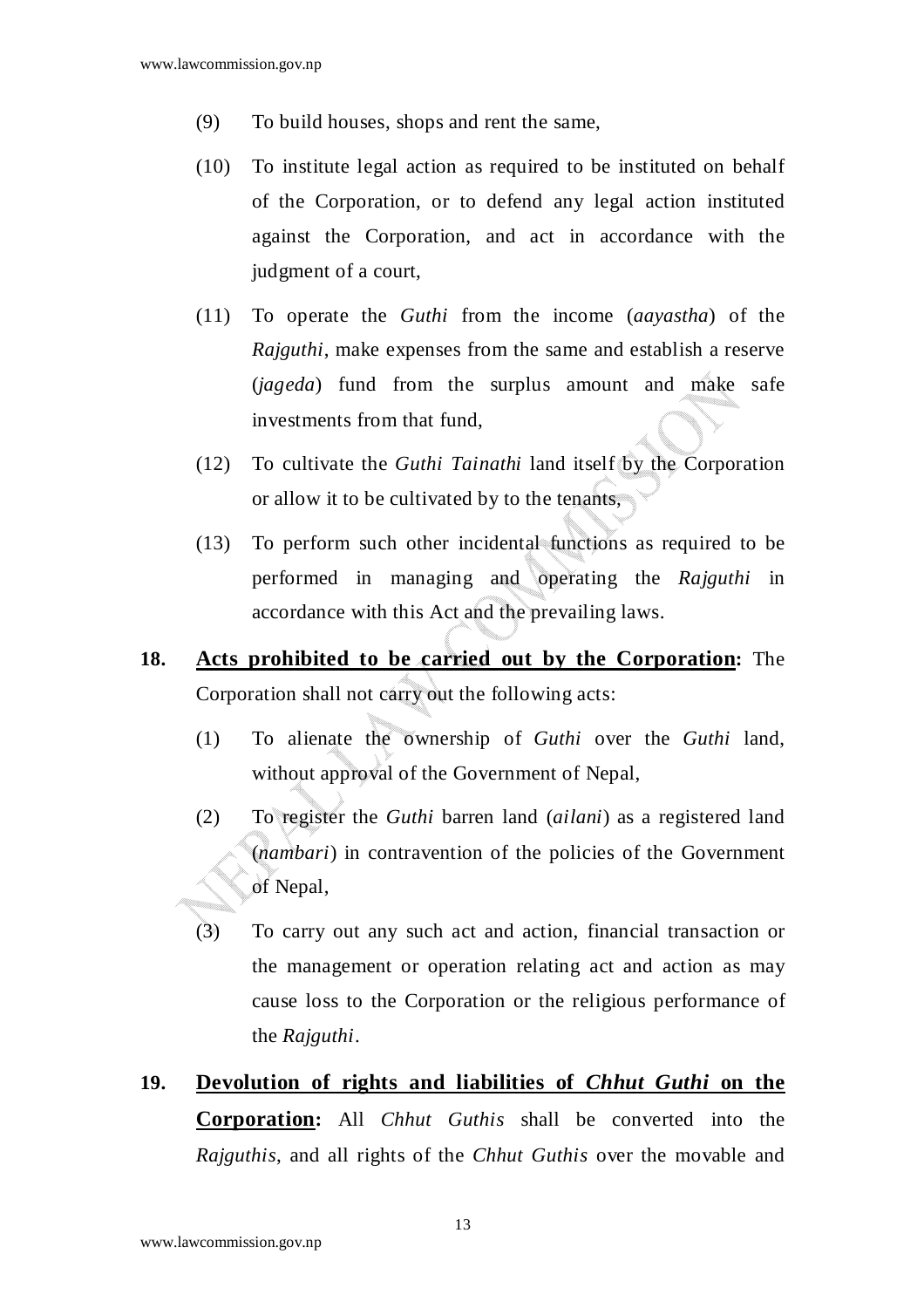immovable assets, and God's statues of such *Chhut Guthis* shall devolve on the Corporation and all rights and powers of the trustees and beneficiaries of such *Chhut Guthis* shall cease to exist.

**19A.**<sup>26</sup> **Inventory of personal** *Guthis***:** (1) The trustee of a personal *Guthi* shall give an inventory of the *Guthi*, in the format as prescribed to the Corporation.

(2) Upon receipt of the inventory pursuant to Sub-section (1), the Corporation shall maintain, as prescribed, separate inventories of the personal *Guthis* endowed for personal or family or social interests.

# **20.**<sup>27</sup> **Power of the Corporation to take over rights and liabilities of personal** *Guthi*: (1) If a request in writing is made by all or most of the trustees, including the donor, of any personal *Guthi* that the Corporate bear the rights and liabilities of such a personal *Guthi* and manage and operate it by the Corporation itself, the Corporation may take over the rights and liabilities of such a personal *Guthi* and manage and operate the same.

(2) If the trustees of a personal *Guthi* endowed for social interest, other than a personal *Guthi* endowed for personal or family interest appears to have not operated the *Guthi* in accordance with the provisions set forth in the *Shilapatra* (a deed made on the stone), religious deed (*dharapatra*) or donation deed (*daanpatra*) and to have misappropriated the properties of the *Guthi*, the Corporation may take custody of, and manage and operate, such a *Guthi*, despite that a request in writing is not made by the trustees.

(3) The Corporation may take custody or the land administration of all kinds of *Guthi* lands the rent of which is to be

<sup>&</sup>lt;sup>26</sup> Amended by the Second Amendment.

<sup>&</sup>lt;sup>27</sup> Amended by the Second Amendment.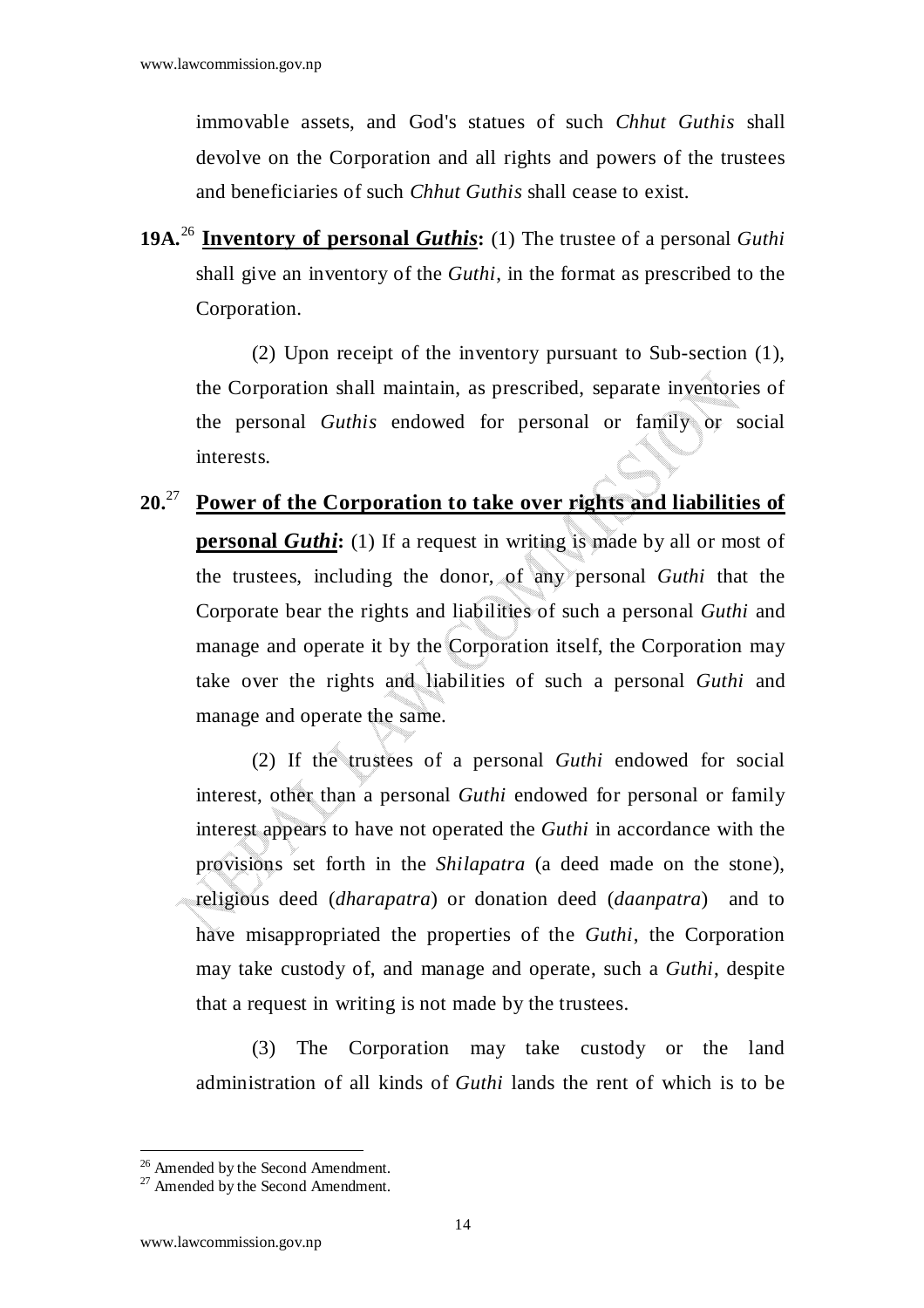paid to the *Pashupati Amalkot Kachahari* and which are related to *Pashupati Guheshowri* and manage and operate the same.

(4) After the Corporation has taken over the rights and liabilities pursuant to Sub-section (1) or (2), such a personal *Guthi* shall be converted in to the *Rajguthi,* and all rights of the personal *Guthi* or donors, trustees to the movable and immovable assets and God's statues of such a personal *Guthi* shall devolve on the Corporation, and all rights and powers of the donors, trustees and beneficiaries of such a personal *Guthi* shall cease to exist.

**21. To hand over inventory and assets of** *Chhut Guthis* **and personal** *Guthis* **converted into** *Rajguthi*: The donors, trustees or operators of the *Chhut Guthis* or personal *Guthis* converted into the *Rajguthi* pursuant to Sections 19 and 20 shall hand over all documents including inventories of the movable and immovable assets and records and books of accounts of such *Guthis* to the Corporation, as prescribed, within six months of the date of publication of the notice published by the Corporation.

## **Chapter-4**

## **Abolition of** *Guthi Jimidari* **(Landholding)**

**22. Abolition of** *Guthi Jimidari* **(Landholding):** The *Guthi Jimidari* (landholding) is hereby abolished. As the consequence of such abolition, all rights and powers of the *Jimidar*, *Patuwari*, associated with the *Jimidari* of the concerned area of *Guthi* shall be deemed to have *ipso facto* ceased to exist.

 Provided that, in the case of the land under the *Jimidari*, it shall be registered as *Guthi Raitan Numbari* in the name of the *Jimidar* in respect whereof *Jimidari* has been abolished.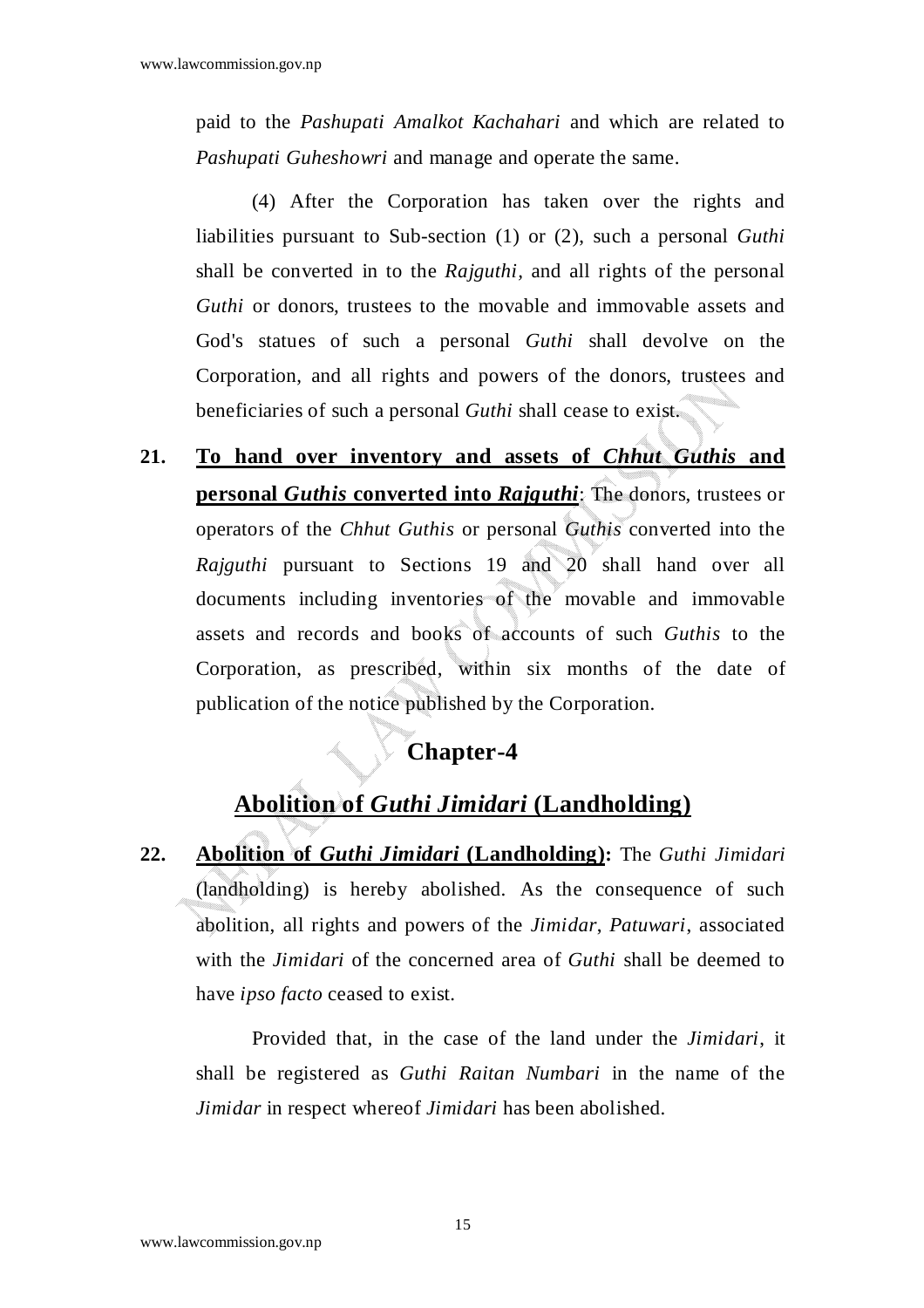- **23. Documents relating to** *Jimidari* **(landholding):** The person who has custody of the documents of *Guthi Jimidari* shall hand over such documents to the Corporation as and when so such an order is made by the Corporation.
- **24. Interim provision relating to recovery and realization of land revenue:** The concerned *Jimidar*, *Patuwari* shall recover and realize as previously the land revenue and pay the same to the Corporation unless and until the Corporation makes arrangement on the recovery and realization of the land revenue of the *Guthi Jimidari* abolished and give a notice thereof.

## **Chapter-5**

## *Rajguthi* **Land**

**25.**<sup>28</sup> **Management of** *Guthi Tainathi* **(***Guthi* **owned) land:** (1)<sup>29</sup> The Corporation itself may cultivate the *Guthi Tainathi* land or get it registered by way of Dutch auction (*lilam badabada*).

(2) In the case of barren land out of the *Guthi Tainathi* land, the Corporation may make any of the following arrangements, depending on the circumstance:



- (a) To cultivate the land by the Corporation itself,
- (b) To provide it to any particular farmer .................<sup>30</sup> for cultivation, by remitting only the crop rent for some years as prescribed,
- (c) To convert the land into …………<sup>31</sup> the *Guthi Raitan Numbari* land and register it, with

<sup>&</sup>lt;sup>28</sup> Amended by the First Amendment.

<sup>&</sup>lt;sup>29</sup> Amended by the Second Amendment.

<sup>&</sup>lt;sup>30</sup> Deleted by the Second Amendment.

 $31$  Deleted by the Second Amendment.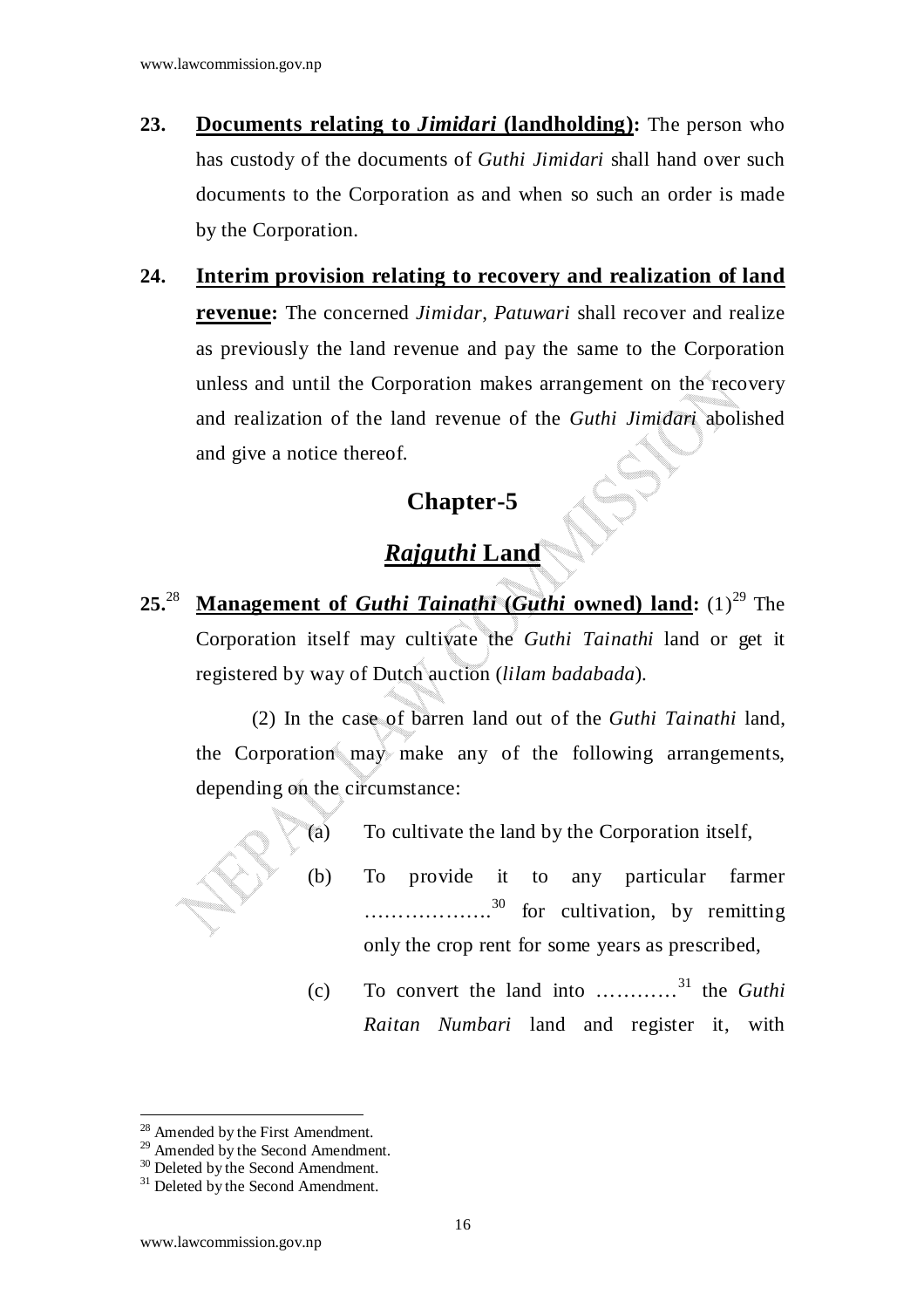specification of the terms and conditions as prescribed.

(3) Notwithstanding anything contained in Sub-sections (1) and (2), if any *Guthi Tainathi* land seems to be appropriate for a house, housing plot or industry, trade, the Corporation may, in view of the importance of use and place, convert such *Guthi* land and the *Guthi Tainathi* land, having been cultivated by itself or caused to be cultivated, irrespective of it being cultivated or barren one, into the *Guthi Raitan Numbari* land, …………<sup>32</sup> by way of Dutch auction as prescribed, <sup>33</sup>and in the case of a *Guthi Tainathi* land in which a house was built with investment of his or her own capital prior to 26 Chaitra 2046 and one has resided there, such house and housing plot may be converted into the *Raitan Numbari* land and registered in one's name on the basis of the price specified by the evaluation committee, as provided elsewhere in this Act.

(4) Notwithstanding anything contained in Sub-sections (1), (2) and (3), no religious as well as public barren land where shrines are situated or which is related with temples, festivals, worships and feasts shall be registered in the name of any person. Even if such a land has been registered, the Corporation may void the registration of such a land.

**26. Management of** *Guthi* **controlled (***adhinastha***) land:** (1) Upon the commencement of this Act, all rights and powers of the registration holder in any *Guthi* controlled land in relation to which the tiller (*jotaha*) pays the crop rent to the registration holder and the registered tenant pays rent in kind in whole or partly in kind and partly in cash as per the rate of the *Guthi*, in the Kathmandu Valley and the hilly areas shall cease to exist and the Corporation shall have

<sup>&</sup>lt;sup>32</sup> Deleted by the Second Amendment.

<sup>&</sup>lt;sup>33</sup> Inserted by the Second Amendment.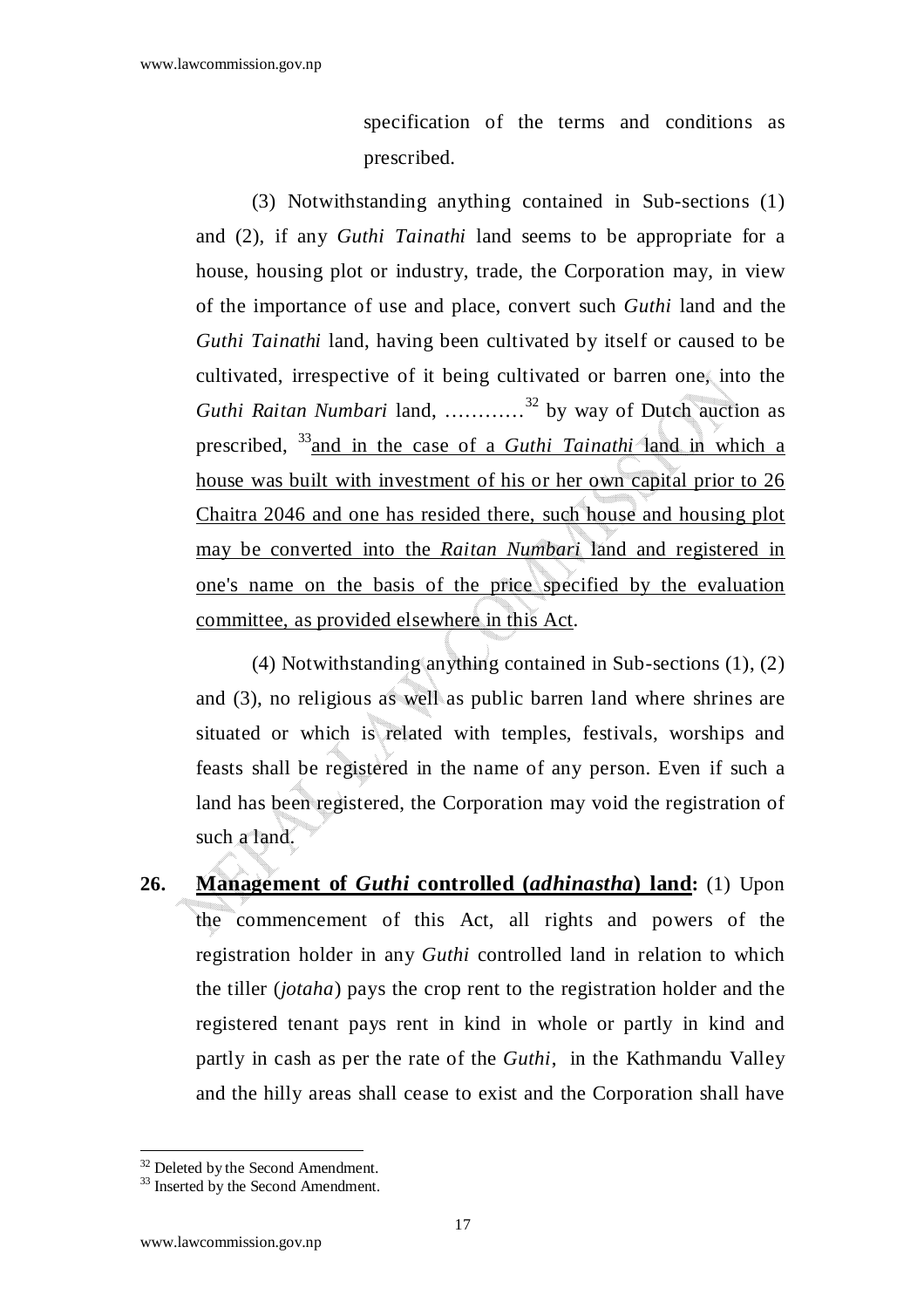full ownership in such a land; and the actual tiller farmer shall obtain the tenancy right in such a land.

 $(2)^{34}$  The registered tenant whose right ceases to exist pursuant to Sub-section (1) shall obtain, as prescribed, a compensation in a sum to be set by Ten fold of the land revenue leviable in his or her previous land in accordance with the prevailing law. The registration holder who so obtains compensation shall obtain the compensation by deducting therefrom the arrears, if any, payable by the registration holder to the *Guthi*.

(3)<sup>35</sup> The actual tiller farmer who becomes entitled to tenancy right upon the termination of the registration holder's right shall pay to the Corporation, as prescribed, the compensation to be provided to the registered tenant pursuant to Sub-section (2).

 $(3a)^{36}$  If it appears that the registered tenant has defaulted on the crop rent required to be paid to the Corporation, the tiller farmer shall have to submit an evidence of payment of such rent paying during that period of arrear to the registered tenant to the Corporation.

 $(3b)^{37}$  In the event of failure to submit the evidence of payment of rent pursuant to Sub-section (3a), the crop rent to the extent of which evidence of payment of rent could not be submitted shall have to be paid to the Corporation.

 $(4)$ <sup>38</sup> If the actual tiller farmer who becomes entitled to tenancy right upon the termination of the registration holder's right fails to pay the amount of compensation as referred to in Sub-section (3) or to pay the crop rent in arrears pursuant to Sub-section (3b) in the manner as prescribed, action may be taken as if the crop rent of that land were

<sup>&</sup>lt;sup>34</sup> Amended by the First Amendment.

 $35$  Amended by the First Amendment.

<sup>&</sup>lt;sup>36</sup>Inserted by the First Amendment.

<sup>&</sup>lt;sup>37</sup> Inserted by the First Amendment.

<sup>&</sup>lt;sup>38</sup> Amended by the First Amendment.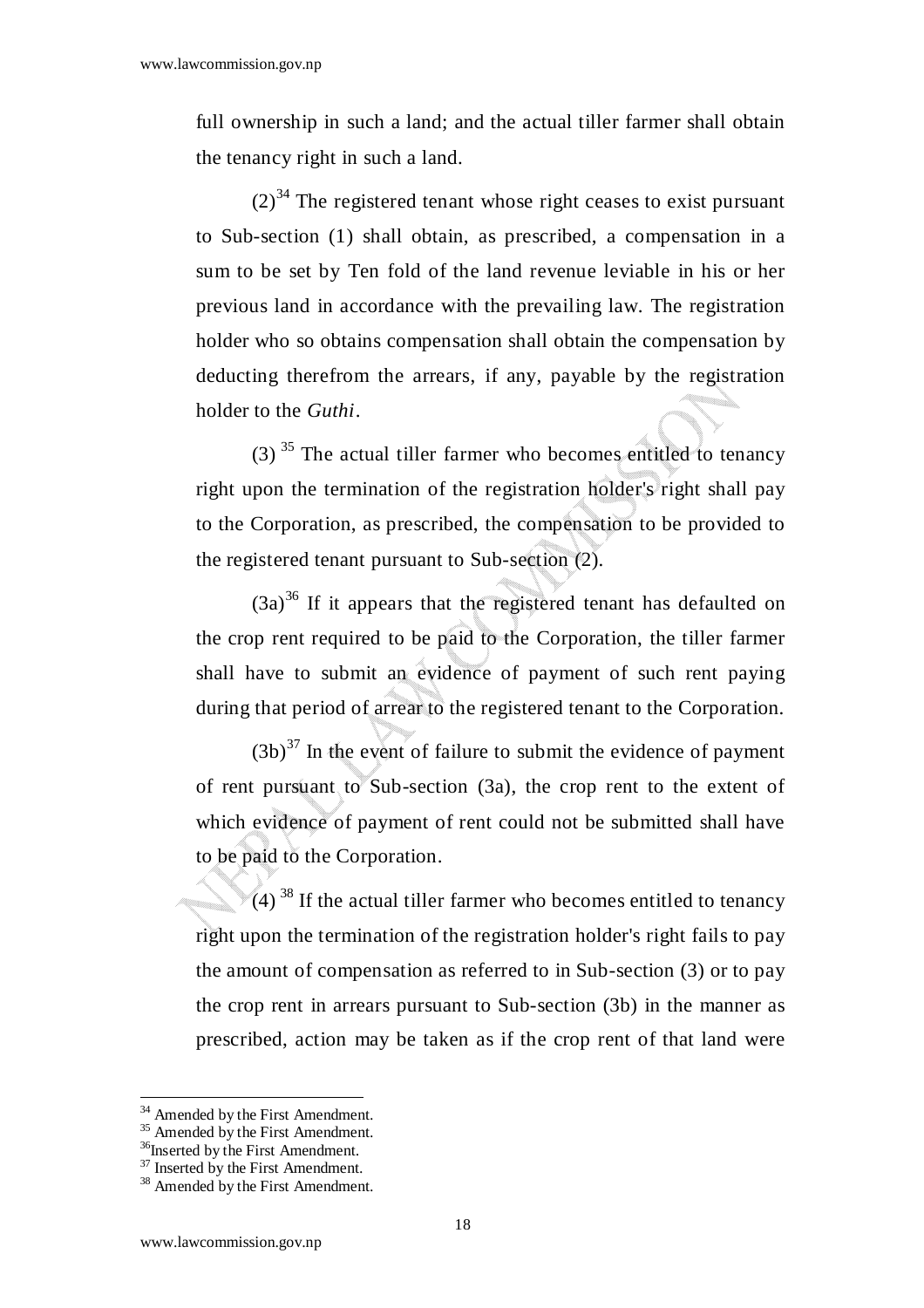not paid and another tenant may be established in that land by collecting the prescribed fees.

 $(5)^{39}$  If another tenant is established by taking action pursuant to Sub-section (4), such a tenant shall pay the remaining sum of the compensation payable to the registered tenant whose right has been terminated pursuant to Sub-section (3) and the crop rent as referred to Sub-section (3b) to the Corporation in the manner as prescribed.

(6)<sup>40</sup> ……………..

 (7) Notwithstanding anything contained in this Section, if any person has obtained the right pursuant to law and built a house and resided in any *Guthi* owned land, the land up to the ceiling of land that can be held for house and cartilage pursuant to the prevailing Nepal law shall be registered in tenancy in the name of that person.

#### **Chapter-6**

#### **Provisions Relating to Tenants**

**27. Tenancy right to be established:** The actual tiller farmer shall be entitled to the right of tenancy in a *Guthi* land in accordance with the prevailing law.

Provided that  $41$ :

- (a) A functionary (*Rakami)* who is entitled to till and possess the land in consideration for the performance of any specific function of the *Guthi* shall not be entitled to the tenancy right in such a land.
- (b) No tenancy right shall be established in a barren *Guthi* land which has a garden and not been cultivated since

 $\overline{a}$ <sup>39</sup> Amended by the First Amendment.

<sup>&</sup>lt;sup>40</sup> Deleted by the First Amendment.

<sup>&</sup>lt;sup>41</sup> Amended by the Second Amendment.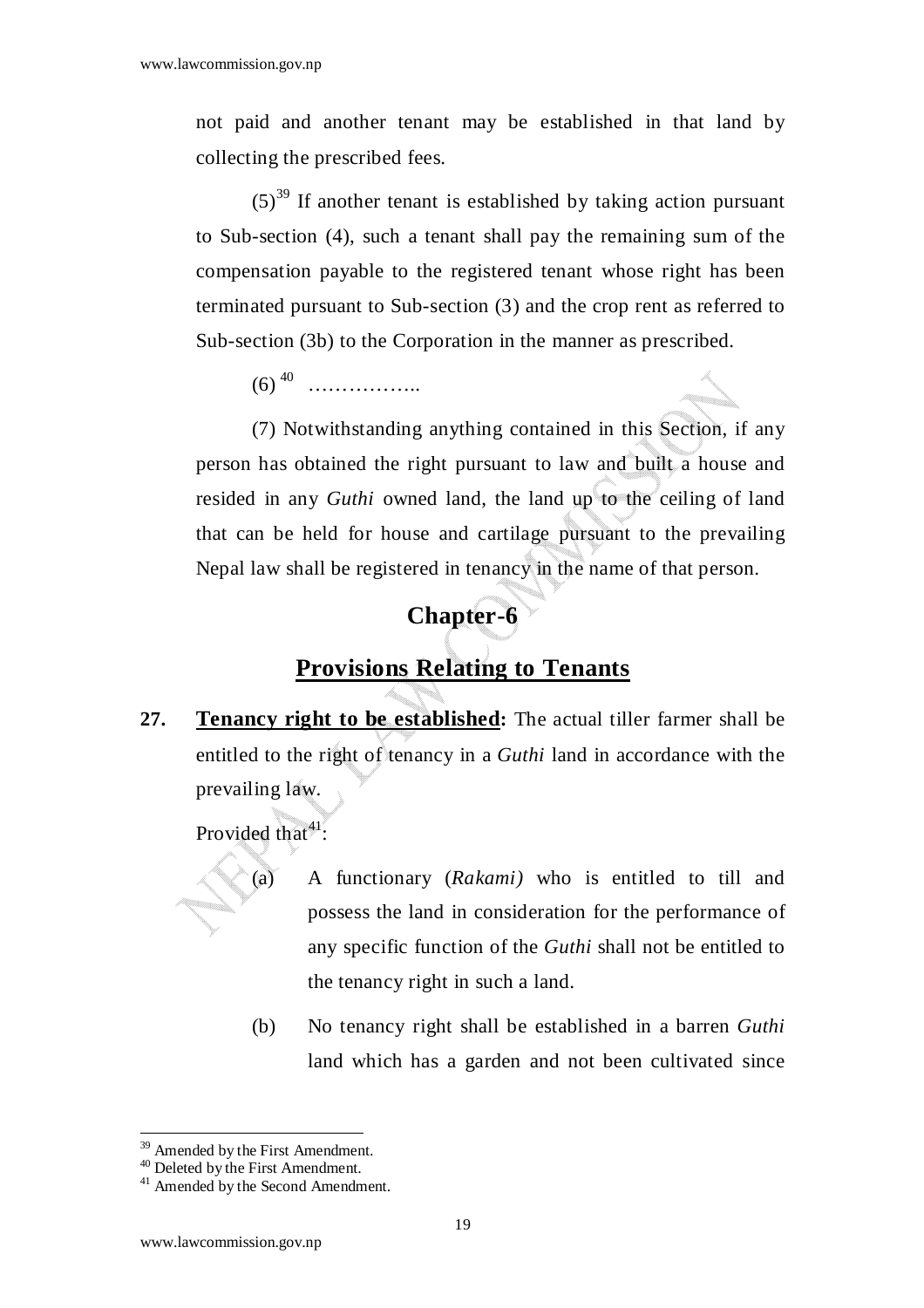ago or is situated in such town and market as may be prescribed.

**28. Rent (***kut***) and tax (***tiro***) leviable on** *Guthi* **land:** (1) In relation to the *Guthi* land on which rent has to be paid to the Corporation, there shall be levied the same rent as receivable by the governmental registered landowner from the tenant according to the place and type of the land.

<sup>42</sup>Provided that, where the rent lesser than that leviable as per the type has been paid at the time of the commencement of this Act, the rent shall be collected accordingly.

 $(2)$ <sup>43</sup> Where the tenant has paid other type of in-kind except paddy, rice, maize, millet and wheat at the time of the commencement of this Act, the tenant shall pay the in-kind as previously.

 Provided that, no in-kind shall be collected pursuant to this Sub-section in such a manner that the price of the in-kind goods is in excess of the value of rent payable by the tenant pursuant to Subsection (1) per *Ropani* or *Bigaha*.

(3)<sup>44</sup> The Corporation shall have the power to determine the value/price of the in-kind goods to be paid by the tenant pursuant to Sub-section (2).

 (4)<sup>45</sup> The tenant may also pay the rent levied on the *Guthi* land in cash according to the local market rate.

 $(5)$ <sup>46</sup> The Corporation may give a concession of up to Fifteen percent of the rent to one who pays the crop rent in time as specified in Sub-section (1) of Section 29 for the payment of the rent.

<sup>&</sup>lt;sup>42</sup> Inserted by the First Amendment.

<sup>&</sup>lt;sup>43</sup> Amended by the First Amendment.

<sup>&</sup>lt;sup>44</sup> Inserted by the First Amendment.

<sup>&</sup>lt;sup>45</sup> Inserted by the First Amendment.

<sup>46</sup> Inserted by the First Amendment.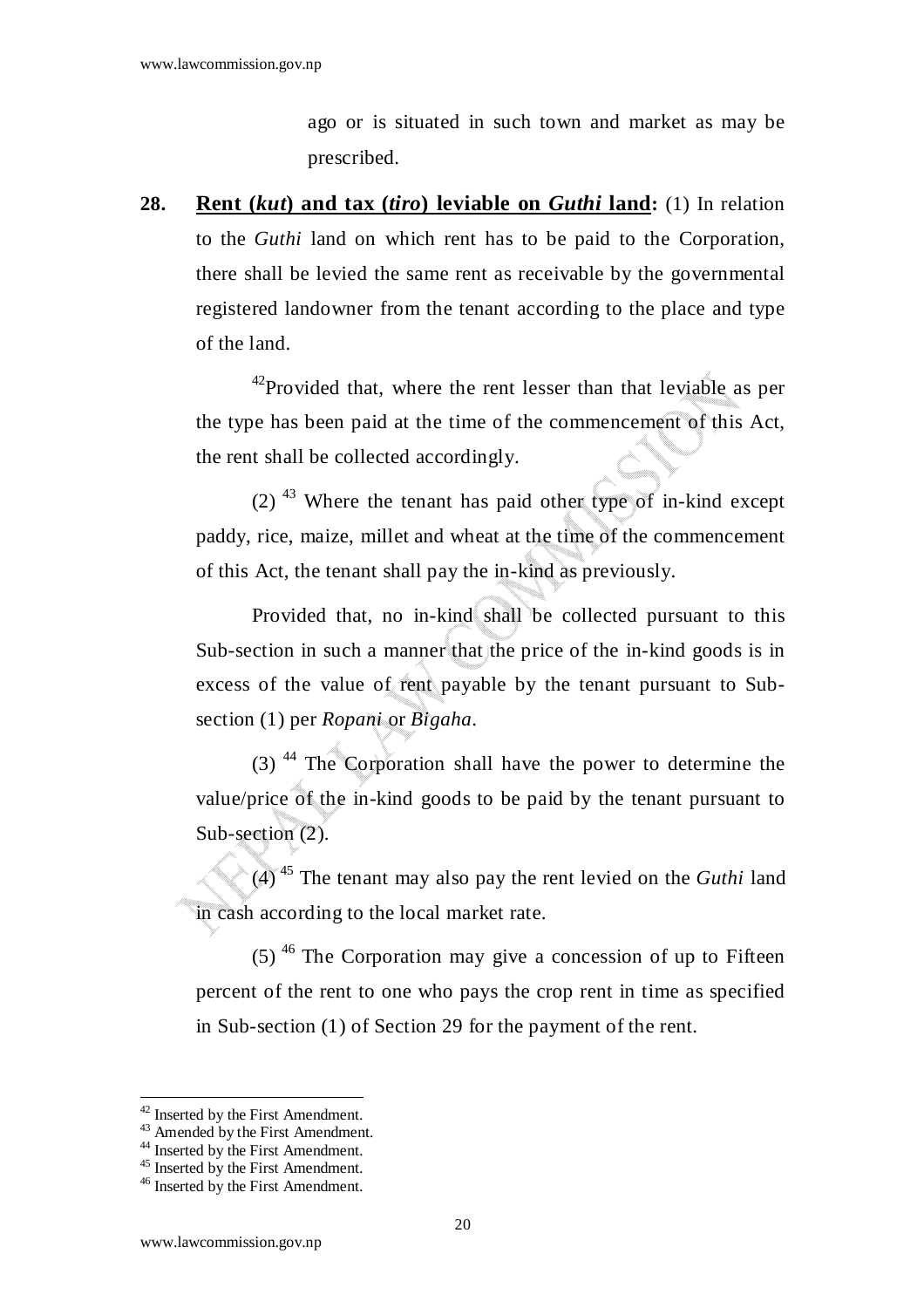**29. Provisions on payment of rents:** (1) Tenants on *Guthi* lands who are under obligation to pay rents to the Corporation shall make such payment within the time-limit prescribed for the payment of rents by tenants on government *Raikar* lands. If a tenant does not pay rent within the time limit, the Corporation may terminate the tenancy right of such a tenant.

Provided that, the Corporation may extend the time-limit for the payment of rents by a maximum period of Two months if it so considers necessary.

(2) Any tenant who is not satisfied with the termination of his or her tenancy right pursuant to Sub-section (1) may submit a complaint to the Government of Nepal within Thirty-five days.

 (3) The decision made by the Government of Nepal on a complaint submitted pursuant to Sub-section (2) shall be final.

 (4) The Corporation may recover arrears of rent due from a tenant whose tenancy right has been terminated pursuant to Subsection (1), as a governmental due.

 (5) Action shall be taken according to the prevailing Nepal law in relation to the remission of rents payable to the Corporation.

- **30. Special provision relating to transaction in tenancy right:**  Notwithstanding anything contained in Lands Act, 1964 and other prevailing Nepal law, the tenancy right in a land cultivated on tenancy according to this Act may be sold and purchased.
- **30A.**<sup>47</sup>**Prohibition on sale of** *Khangi* **land assignment:** No person to whom the *Guthi* land has been assigned as *Khangi* shall mortgage or otherwise relinquish the title thereto, and in cases where the title is so relinquished, the document of relinquishment of title shall be deemed *ipso facto* invalid.

<sup>&</sup>lt;sup>47</sup> Inserted by the First Amendment.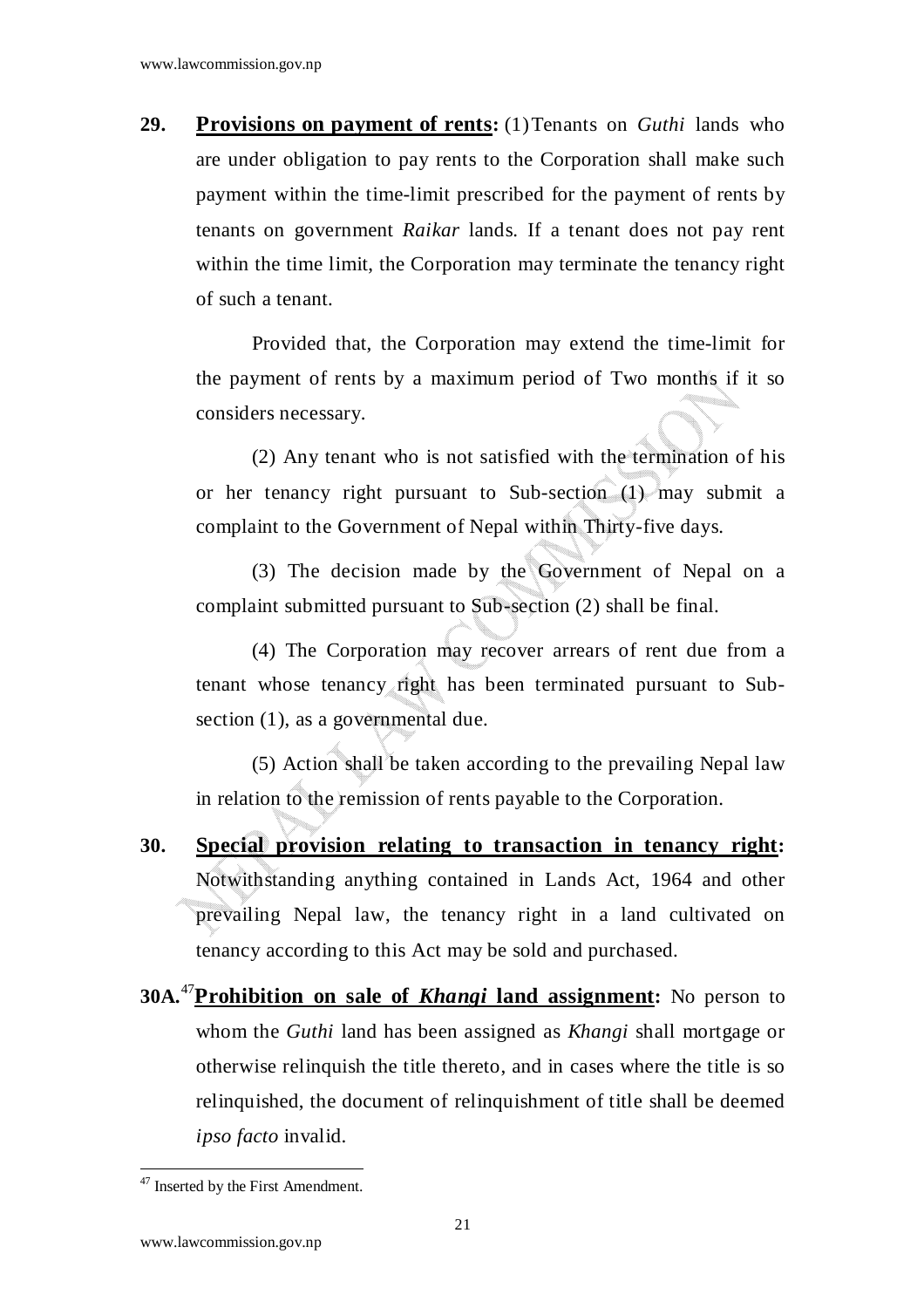- **31.**<sup>48</sup> **In relation to land which became unclaimed (***ukas***):** The Corporation itself may cultivate or use in another purpose any land which has been left and made barren (*ukas*) after defaulting in the payment of rents or other dues payable to the Corporation.
- **32. Payment of land revenue on** *Guthi Raitan Numbari* **land:** (1) The owner of a *Guthi Raitan Numbari* land shall pay the land revenue to the Corporation at the same rate as the owner of a government *Raikar* land pays the land revenue to the Government of Nepal according to the grade of the land.

(2) The rights and status of the owner of a *Guthi Raitan Numbari* land shall be the same as those of the owner of a government *Raikar* land according to the prevailing laws.

 (3) For the purpose of this Section, the term "landowner" means a person in whose name the *Guthi* land has been registered subject to the payment of land revenue to the Corporation and who possesses rights in such land by virtue of such registration, as well as a person who has acquired rights to have the land registered in his or her name as a result of partition or inheritance, or of relinquishment of title by the owner according to the prevailing Nepal law.

**33. Provisions for the realization of land revenue:** (1) The Corporation shall make arrangements for the recovery/realization of land revenue.

(2) The time-limit for the recovery of land revenue shall be as prescribed in the prevailing Nepal law. Provisions contained in the prevailing Nepal law regarding the imposition of fines in cases where the land revenue is not paid within the prescribed time-limit, and on auction of lands for recovering arrears of the land revenue, and remission of land revenue shall be applicable also in respect of the

 $\overline{a}$ <sup>48</sup> Amended by the Second Amendment.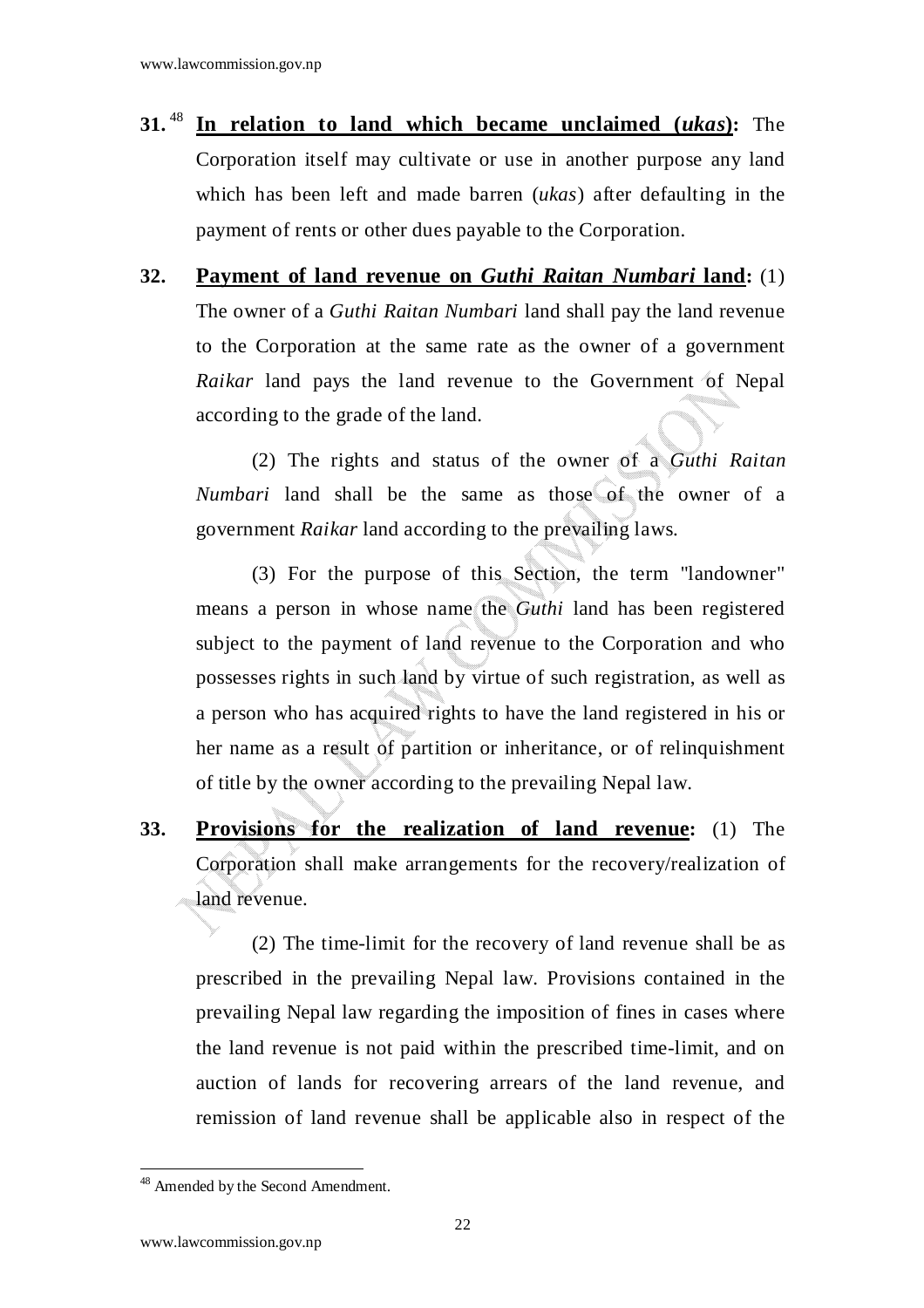land revenue to be collected by the Corporation. The offices designated for the collection of land revenue on *Guthi* lands may exercise the powers relating to the recovery of the land revenue in accordance with the prevailing Nepal law.

**34. Provisions relating to the recovery of rent (***bahal***) and land rent (***bhu bahal*): (1) In cases where any *Guthi* lands have been allotted for the construction of houses and shops on payment of the land rent, or where houses and shops have been constructed by the *Guthi* itself and given in rent, or existing *Guthi* inns (*pati*) and roadside shelters (*pauwa*) have been so given, and rents have been collected accordingly, the Corporation may cause a new bond to be executed in respect of such rent or land rent after the commencement of this Section. While executing a new bond, the amount of rent or land rent shall be as specified by the Corporation.

(2) Any person who occupies it on the rent or land rent basis shall execute a new bond within the time-limit as specified by the Corporation. In cases where any such person fails to do so, the right of the person occupying it on the rent or land rent basis to possess and use the house or shop shall *ipso facto* lapse, and the Corporation may give such house or shop to any other person in rent, or occupy the same itself.

**35. Registration of tenants on payments of fees:** (1) In cases where any *Guthi* land has been allotted on the land rent since before the commencement of this Act and the person holding the land on the rent basis wishes to get it to be registered on the tenancy, the Corporation may register it on the tenancy by collecting the prescribed fees.

(2) In cases any person has already constructed a building in a *Guthi* land without obtaining the approval of the Corporation, at the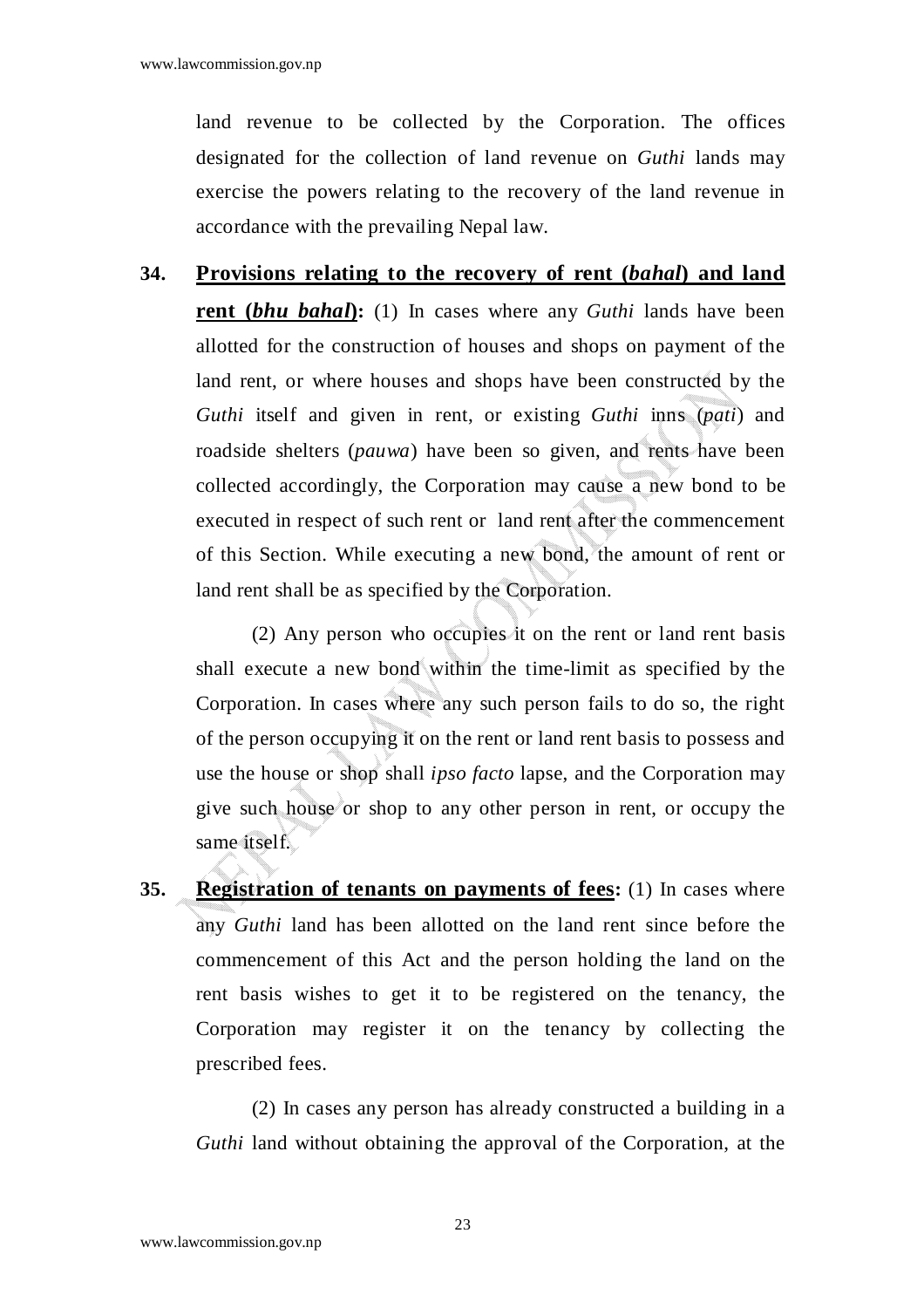time of the commencement of this Act, the Corporation may register such a land on tenancy by collecting the prescribed fees.

 (3) If, after the commencement of this Act, any person requests the Corporation for permission to construct a building on a *Guthi* land registered in his or her name in the capacity of a tenant or in a barren (*ailani*) or uncultivated (*banjho*) *Guthi* land which has not been registered in the mane of any person or in a *Guthi* garden or orchard, the Corporation may grant such permission by collecting the prescribed fees. In cases where any person constructs a building in such a land without obtaining the permission of the Corporation, the right of such a person in such a land and building constructed therein shall terminate and devolve on the Corporation.

<sup>49</sup>Provided that, in cases where a house has been built before the commencement of this proviso Clause, and the Corporation is of the opinion that the person who has built such a house has no *mala fide* intention, the Corporation may, with the approval of the Government of Nepal, register it as a tenancy holding, by collecting the prescribed additional fees.

 (4) Notwithstanding anything contained in Sub-sections (1), (2) and (3), it shall not be required to obtain permission from the Corporation for the construction of buildings on *Guthi Raitana Numbari* lands.

**36.**<sup>50</sup> **Registration as** *Guthi Raitana Numbari* **lands:** In cases where any registered tenant cultivating any *Guthi* land desires to have such land converted into a *Guthi Raitana Numbari* land and registered in his or her name, the Corporation shall register the *Guthi Raitana Numbari* land in his or her name if he or she pays the prescribed amount to the Corporation in the prescribed manner.

<sup>49</sup> Inserted by the First Amendment.

<sup>&</sup>lt;sup>50</sup> Amended by the First Amendment.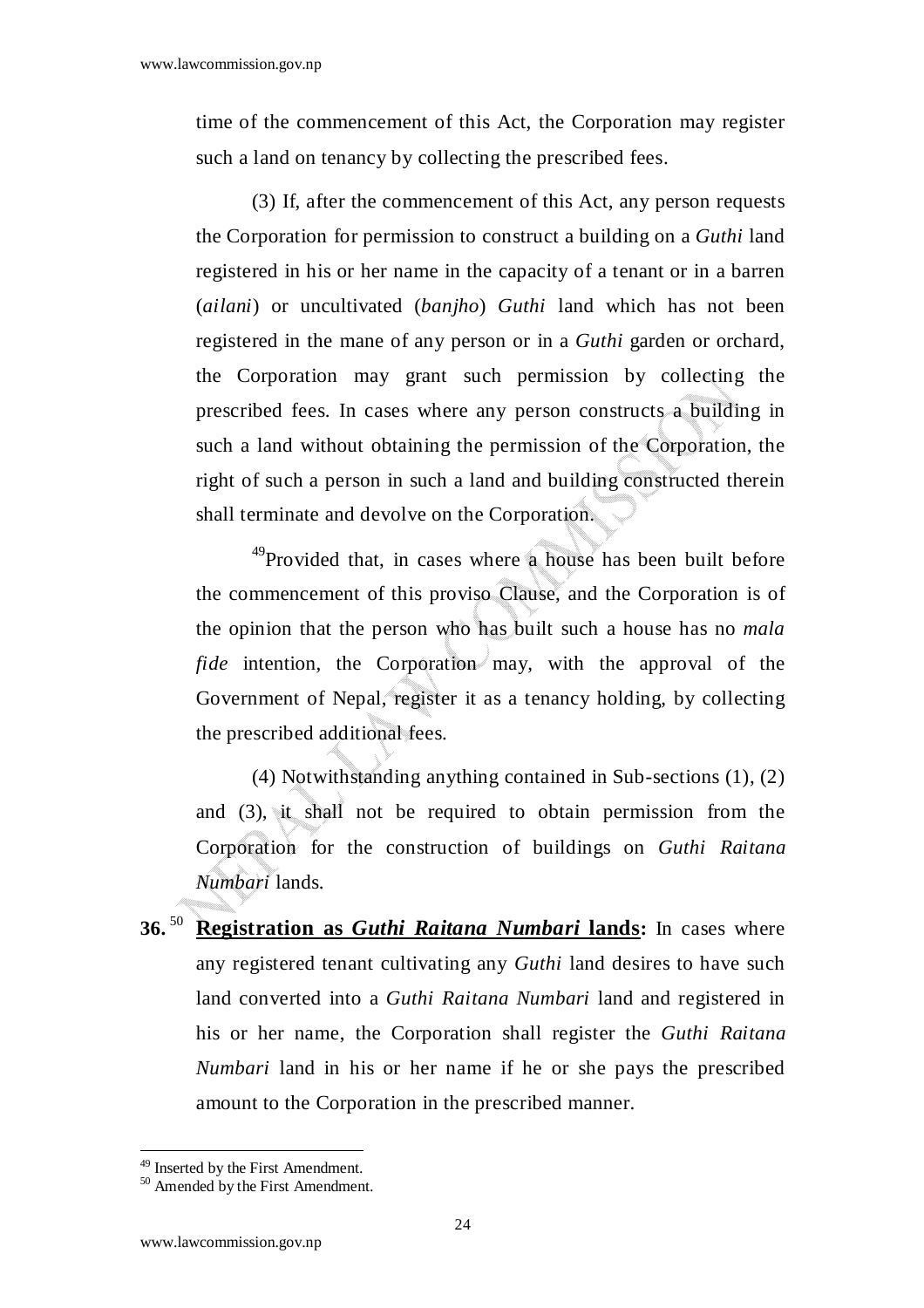#### **Chapter 7**

#### **Miscellaneous**

**37. Provisions relating to ceilings:** All provisions of the prevailing Nepal law relating to ceilings (*hadbandi*) shall be applicable in respect to the *Guthi* landowners of *Guthi Raitana Numbari* lands and tenants of *Guthi* lands, and for this purpose, ceilings shall be established by taking into account both *Guthi* lands and government *Raikar* lands.

**38. Special provisions relating to** *Guthi Raitana Numbari* **lands:** In cases where any person has obtained any land which is *Guthi*  owned under this Act in any manner and under any arrangement which is contrary to the interests of the *Rajguthi* and the Corporation, such rights and privileges obtained under any arrangement made subsequent to the enforcement of the *Guthi* Corporation Act, 2021 (1964) shall *ipso facto* lapse, and the rights and ownership of the Corporation and the Rajguthi shall *ipso facto* revive in such cases.

Provided that:

- (1)  $\angle$  In cases where lands obtained by any persons under any arrangement have been used for house and cartilage, these shall be registered in their name in the capacity of landowners, subject to the ceilings imposed by other prevailing law, and in respect of the remaining areas, rents shall be paid to the Corporation in accordance with this Act.
- (2) This Section shall not be applicable to any Guthi lands which are registered by the *Guthi* Corporation as *Guthi Raitana Numbari* lands, in the name of any persons, by obtaining approval of the Government of Nepal, subject to the ceiling of Ten *Bigaha*.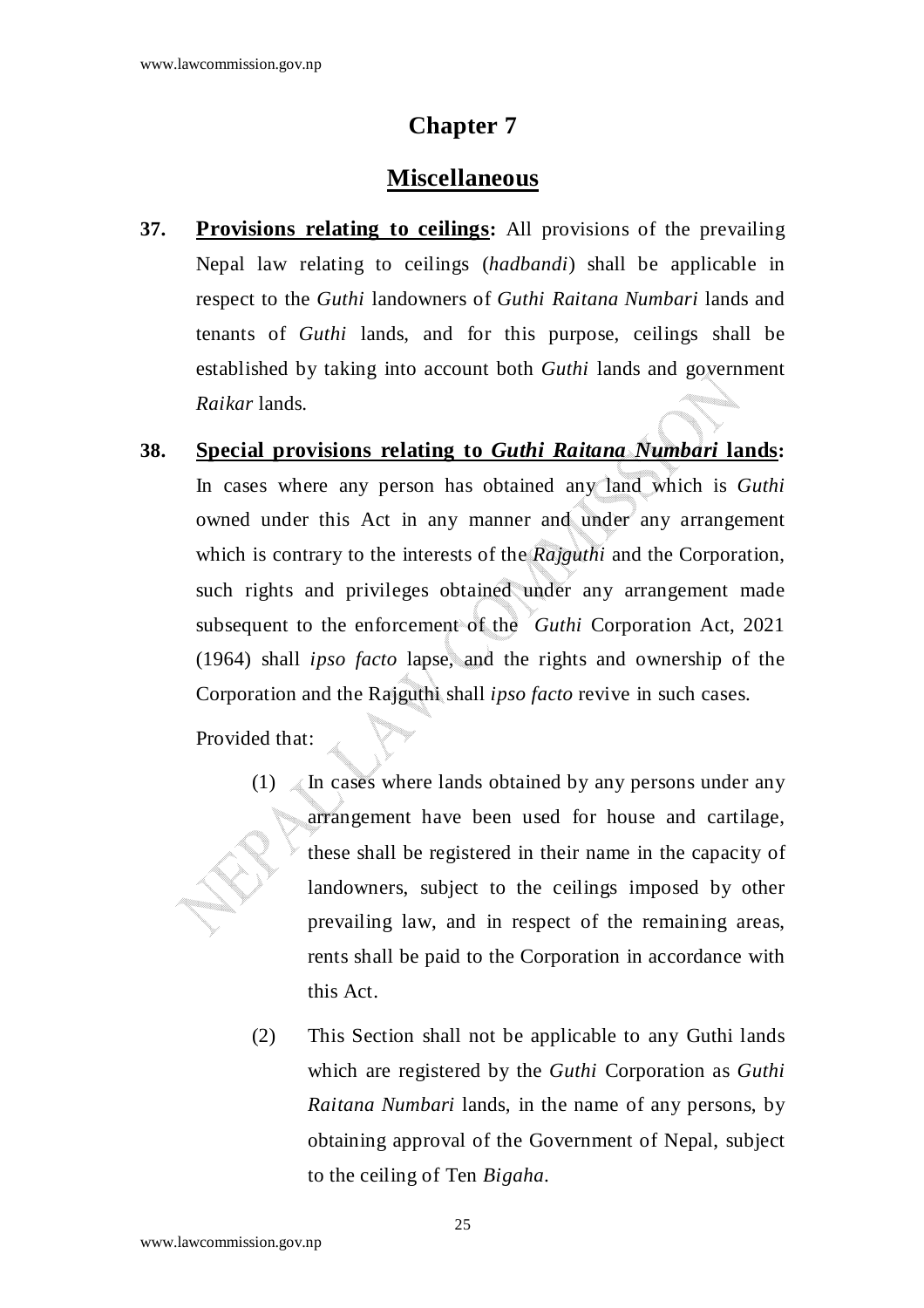**39.**<sup>51</sup> **Registration of** *Guthi* **building or land as previously:** (1) If it is proved that any Guthi *Tainathi* land is registered as *Guthi* controlled land, *Guthi* controlled land as *Guthi Raitana Numbari* land or *Guthi*  land or building as *Raikar*, the Administrator or administrative chief carrying out the functions of the Administrator may register such a *Guthi* land or building as *Guthi Tainathi* land, *Guthi* controlled land or *Guthi Raitana Numbari* land as existed previously. After such registration the earlier registration of that land or building shall be obliterated (*lagat katta*).

(2) Any person who is not satisfied with a decision made by the Administrator or the administrative chief carrying out the functions of the Administrator pursuant to Sub-section (1) may file an appeal before the Court of Appeal against the decision within Thirty Five days.

- **40. Attachment of property:** In cases where the concerned office receives a request from the Corporation for the attachment of the immovable property which has been pledged as collateral with the Corporation, the office shall attach such property in such a manner that it cannot be sold, mortgaged on usufruct or at sight or otherwise to any person in any manner.
- **41. Recovery of arrears:** (1) The Corporation may recover such land revenue, crop rent, rent, land rent, advance, contract revenue, fine, amount in question, fee, additional fee, charge etc.<sup>52</sup> as to be recovered by the Corporation by auctioning the collateral or other property of the concerned person.

(2) The Corporation may, if it so deems appropriate, recover arrears pursuant to Sub-section (1) by installments and collect interest at a rate not exceeding Ten percent per year.

<sup>51</sup> Amended by the Second Amendment.

<sup>&</sup>lt;sup>52</sup> Inserted by the First Amendment.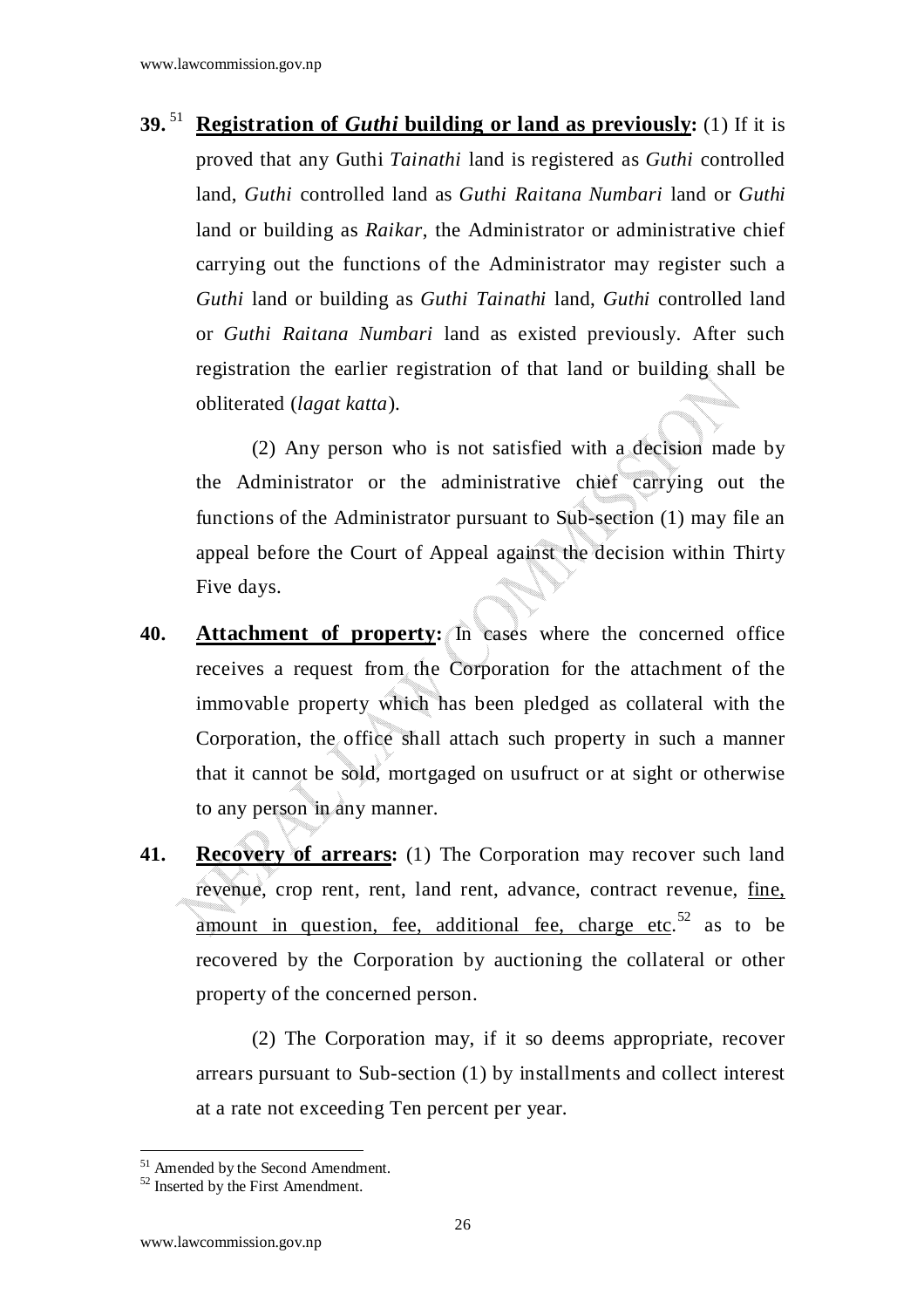$53$ (3) Notwithstanding anything contained in Sub-sections (1) and (2) and Section 28, the Corporation may recover arrears for the prescribed period by installments in cash at the prescribed rates.

**42. Reimbursement for land acquired by the Government of Nepal:** If the Government of Nepal acquires any *Guthi* land, it may reimburse a land instead of the amount of compensation of that acquired land.

Provided that, in cases where a *Guthi Raitana Numbari* land is acquired, the Government of Nepal shall pay compensation to the Corporation in consideration for the land revenue leviable on that land.

- **42A.**<sup>54</sup> **Power of Government of Nepal to acquire** *Guthi* **land:** If the Government of Nepal thinks that it is necessary to provide, or cause to be provided, any *Guthi* land owned by the Corporation for social welfare or community interest, it may, in view of practicality, acquire such a land at a concessional rate.
- **43.** *Tirja* **system may be abolished:** Where *Mahants,* priests, *Guthiyars* and other functionaries of any *Guthis* have been getting inkind emolument through land allotments or *Tirja* system entitling them to collect rents on lands assigned for that purpose, the Corporation may provide for the payment of remuneration to them instead of such in-kind emolument.
- **44. Provisions relating to ancient idols and ornaments:** (1) The *Mahants*, priests, *Guthiyars* and other functionaries of *Rajguthis* shall prepare current inventories of the ancient idols of God and Goddess, ornaments and utensils in their custody in such a manner as to ensure their safety and have such records inspected by the Corporation.

<sup>&</sup>lt;sup>53</sup> Inserted by the First Amendment.

<sup>&</sup>lt;sup>54</sup> Inserted by the Second Amendment.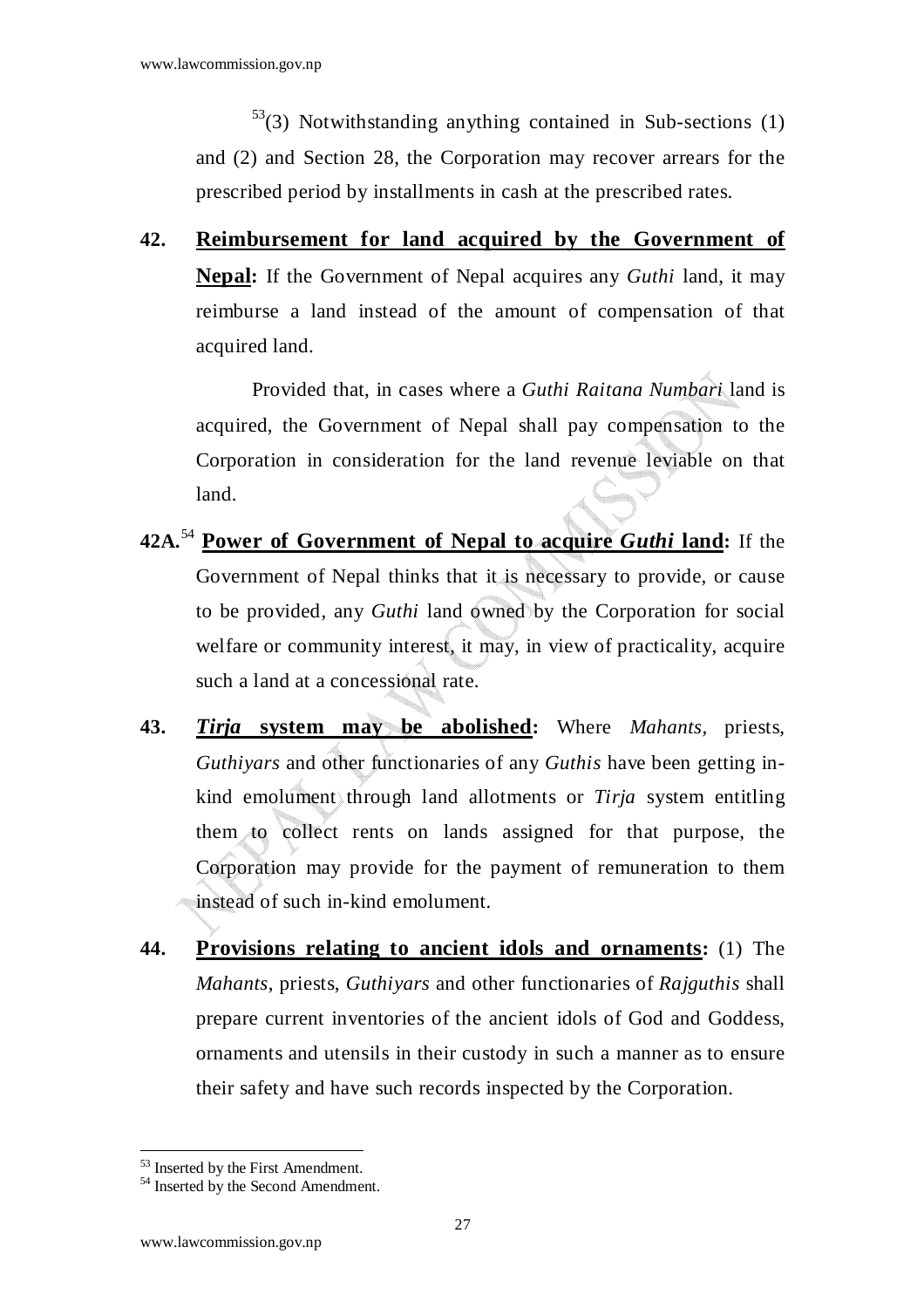(2) When such *Mahants*, priests, trustees and other functionaries are changed, they shall hand over to their successors the items in their custody as listed in the inventory.

 (3) In cases where a person who has taken custody of ornaments, utensils etc. of God, Goddess of *Rajguthis* which are not in current use desires to have them deposited safely with the Corporation, he or she may hand them over to the Corporation. In cases where the Corporation so desires, it may have such ornaments and utensils deposited with it.

#### **45. To make arrangements of ornaments and other properties:**

(1) The Corporation shall make necessary arrangements for the safety of ornaments, utensils and other properties offered to the God, Goddess of *Rajguthis*.

(2) If, in making inspection of the ornaments and other properties offered to the God, Goddess, there appears a shortfall except on reasonable grounds, the Corporation may have the custodian thereof make good of the shortfall. In cases where he or she does not do so, the amount of such shortfall shall be recovered from him or her as a government due.

**46. In relation to fairs and markets (***hhat bazar***) in** *Guthi* **lands:** (1) Notwithstanding anything contained in the prevailing Nepal law, Fifty percent of the proceeds of duties or fees collected by the Village Development Committee or <sup>55</sup>Municipality from fairs and markers held in *Guthi* lands shall be handed over to the Corporation.

(2) Notwithstanding anything contained in Sub-section (1), the Corporation may, if it so desires, itself manage or use the *Guthi* lands in which such fairs or markets are held.

<sup>55</sup> Amended by the Second Amendment.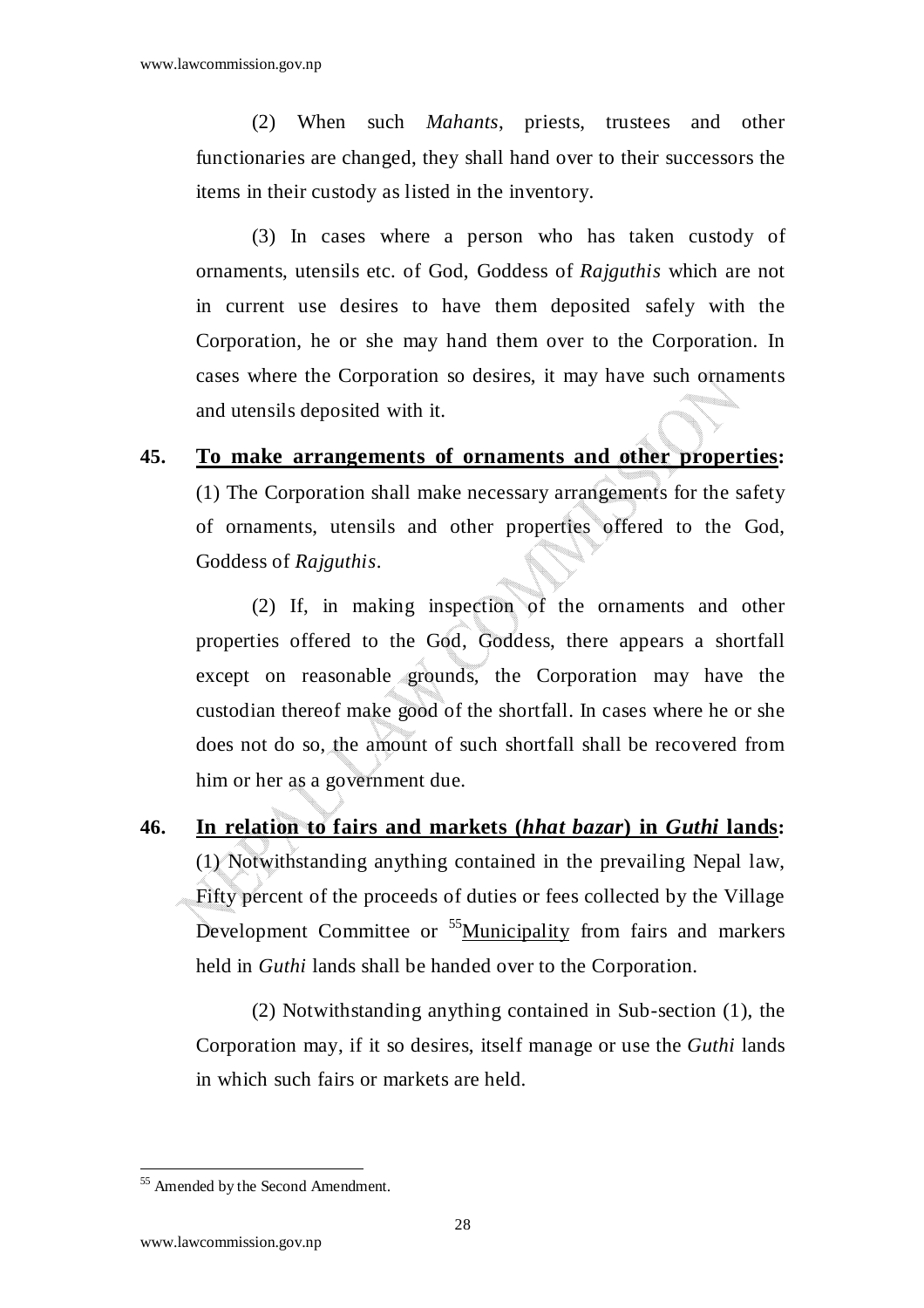**47. In relation to survey and measurement of** *Guthi* **lands:** (1) In surveying and measuring *Guthi* lands, the concerned authority shall, before doing so, give a notice thereof to the Office of the Corporation.

(2) In cases where a notice is not given to the Corporation pursuant to Sub-section (1), departmental action shall be taken against such authority according to the prevailing law relating to the terms and conditions of his or her service.

- **48. Issue of provisional certificate:** The office which issues certificates in respect of *Raikar* lands shall also issue tillers' provisional certificates and permanent land ownership certificates in *Guthi* lands.
- **49. Demarcation of plots:** The registration office shall demarcate plots on *Guthi* lands when it is necessary to do so.
- **50. Registration as** *Guthi* **land to be made:** In cases where any person had willfully registered *Guthi* lands as *Raikar* prior to the commencement of this Act, that person shall again register such lands as *Guthi* land within Six months after the date of the commencement of this Act.
- **51. Consolidation of** *Guthi Tainathi* **lands:** If the Corporation considers it necessary to consolidate holdings in *Guthi Tainathi* lands, it may make such consolidation (*chaklabandi*) by exchanging lands.
- **52. Power to give directives to the Corporation:** In cases where the Government of Nepal so considers necessary, it may give necessary directives to the Corporation. The Corporation shall comply with such directives, if any, so given.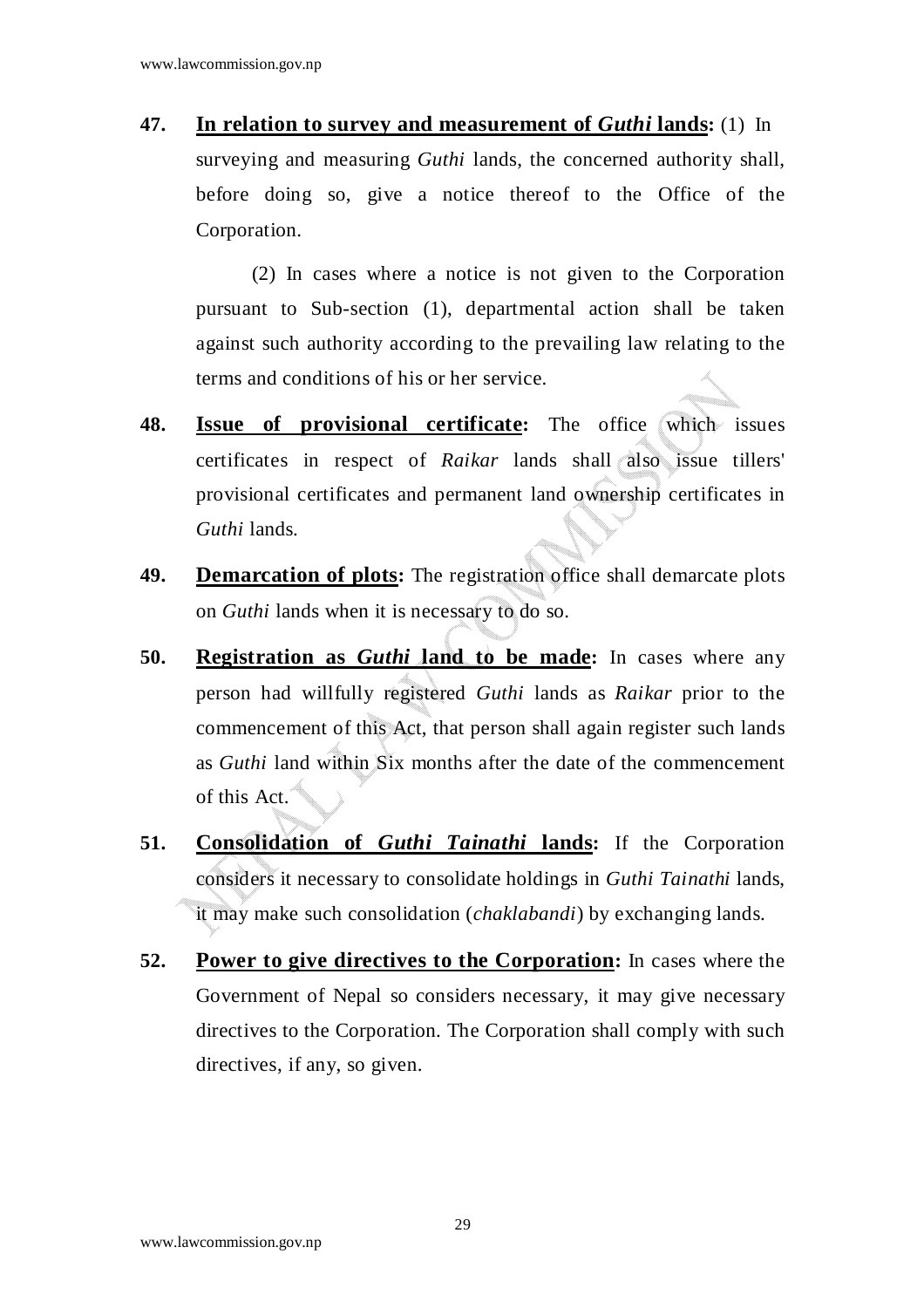- **53.**<sup>56</sup> **Obligation to extend cooperation to the Corporation:** The local administration, police and Village Development Committee or Municipality<sup>57</sup> shall extend cooperation to the Corporation in carrying out acts such as performing traditional *Guthi* functions, protecting the movable and immovable assets of *Guthis*, and evicting any person who forcibly occupies any house or land belonging to the Corporation or any temple, inn or shelter without permission of the Corporation.
- **54. Punishment to person who does not furnish statement or pay**  land revenue: If any person fails to furnish such statements, documents or pay such land revenue as required to be furnished or paid to the Corporation pursuant to Section 21, 23 or 24, such a person shall be liable to a fine not exceeding Twenty Five Hundred Rupees.
- **55. Punishment to person who registers Guthi land as Raikar:** If any person willfully registers a *Guthi* land as *Raikar* land after the commencement of this Act or does not register *Guthi* land pursuant to Section 50, such a person shall be liable to a fine equal to the value of the land which was registered as *Raikar*, at the currently prevailing rate. The land which has been so registered as *Raikar* shall again be registered as *Guthi*, and the land rent shall be imposed if any house or shop has already been constructed in such a land.
- **56. Punishment to person who misappropriates ornaments etc.:**  If any person misappropriates any ornaments and other properties offered to the God, Goddess of *Rajguthis*, the amount in question shall be recovered form such a person, and such a person shall also be liable to a fine that is equal to the amount in question.
- **57. Punishment to person who derelicts religious duty:** If any person does not perform the function which he or she is required to

<sup>56</sup> Amended by the First Amendment.

<sup>57</sup> Amended by the Second Amendment.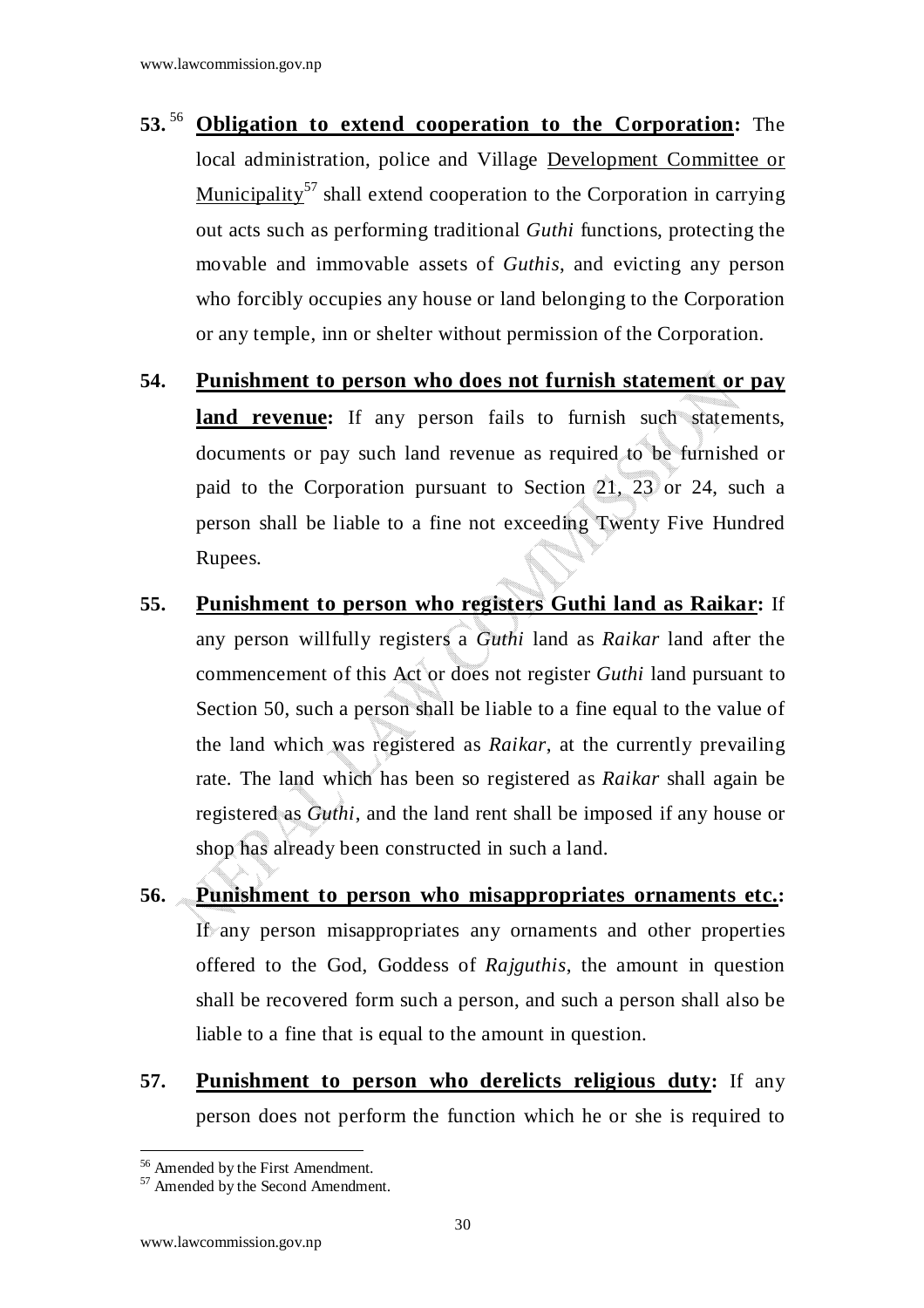perform according to the deed of gift or endowment, stone inscription (*sheelapatra*) etc. of the Guthi and is thus guilty of dereliction of religious duty (*dharmalop*), such a person shall be liable to a fine not exceeding Five Hundred Rupees, and such a person may be compelled to perform the functions according to the deed of gift or endowment, stone inscription etc. of the *Guthi*. The *Mahants*, priests, trustees and other functionaries who are guilty of such dereliction may be dismissed and other persons may be appointed to replace them.

- **58.** Other punishments: In cases where any person contravenes any provision of this Act other than those contained in Sections 54, 55, 56 and 57, such person shall be liable to a fine not exceeding One Thousand Rupees.
- **59. Authority to impose punishment:** (1) The Administrator<sup>58</sup> shall have the power to impose punishment under Sections 54, 55, 56, 57 and 58.

(2) An appeal may be made to the Government of Nepal against the order of punishment made by the Administrator<sup>59</sup> under Sub-section (1).

- **60. Having the same powers as court has:** While taking action pursuant to Sections 54, 55, 56, 57 and 58, the Administrator<sup>60</sup> shall have the same powers as a court of law has in relation to recording statements, examining witnesses and evidence and procuring documents.
- **61. Action may be taken according to other Nepal law:** Nothing contained in this Act shall preclude the institution of proceedings according to the prevailing law relating to prevention of corruption

 $\overline{a}$ <sup>58</sup> Amended by the First Amendment.

<sup>59</sup> Amended by the First Amendment.

<sup>&</sup>lt;sup>60</sup> Amended by the First Amendment.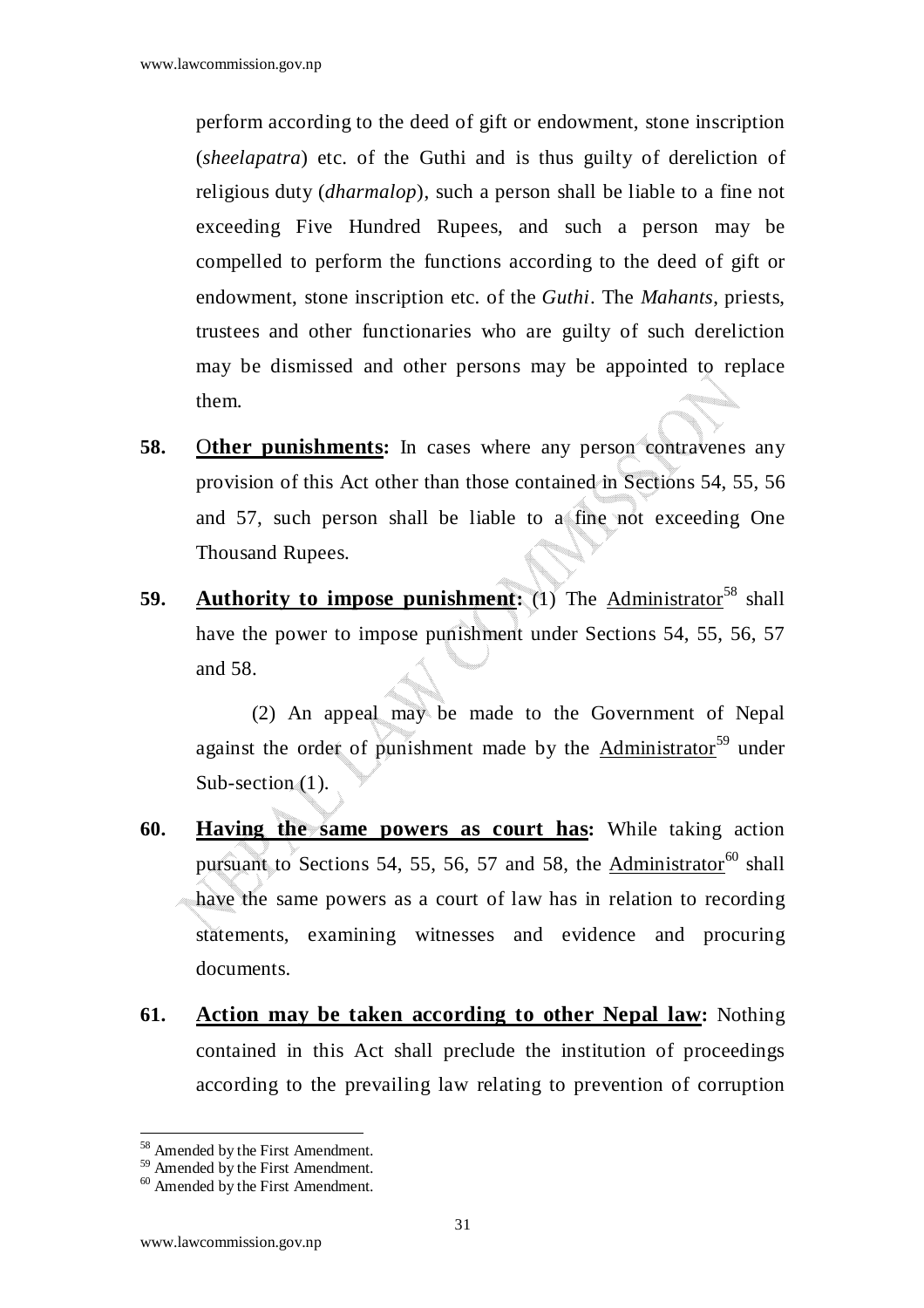against any person who misappropriates the idols and ornaments of God, Goddess and other properties belonging to the Corporation.

- **62.** ……………. 61
- **62A.** ……………. 62
- **63. Special exemption:** (1) Notwithstanding anything contained in the prevailing Nepal law, no court fees shall be charged in cases where the Corporation is a plaintiff nor shall an attorney of the Corporation be kept on recognizance date (*taarikha*) unless the concerned office or court issues an order to that effect in cases where the Corporation is the plaintiff or defendant and circumstances necessitate the presence of its attorney.

 $63$  (2) No limitation shall be applicable to the Corporation in respect of any action to be taken by it to enforce its title to its assets, recover its investments, have its employees, *Mahants*, priests, functionaries (*Rakamis*), trustees, contractors etc. deposit commodities and cash due from them, and collect any rents, contract revenue, land revenue and land rent as well.

- **63A.**<sup>64</sup> **Delegation of authority:** The Corporation may, as required, delegate its powers to the Chairperson, a sub-committee of members, the Administrator or any employee of the Corporation.
- **63B.**<sup>65</sup> **Supervision of** *Guthis* **and shrines by District Administration Office:** Each District Administration Office shall supervise and inspect the affairs of *Guthis* located in the District and look after ancient idols, ornaments and other properties of shrines.

<sup>61</sup> Repealed by the Second Amendment.

 $62$  Repealed by the Second Amendment.

 $63$  Amended by the First Amendment.

<sup>&</sup>lt;sup>64</sup> Inserted by the First Amendment.

<sup>&</sup>lt;sup>65</sup> Inserted by the First Amendment.